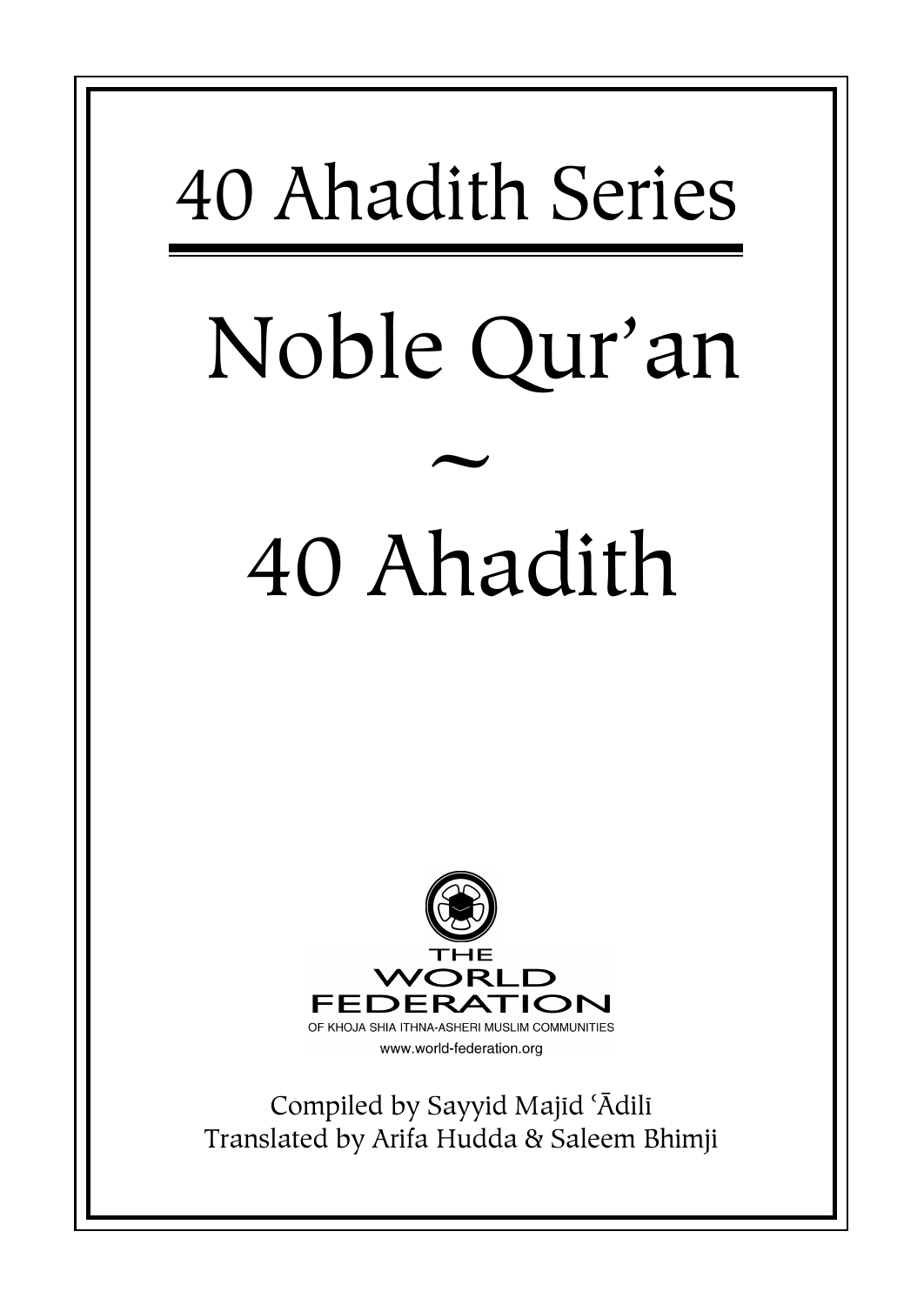#### First Published in October 2004 by:

The Islāmic Education Board of The World Federation of Khoja Shia Ithna-Asheri Muslim Communities Registered Charity in the UK No. 282303 Islamic Centre - Wood Lane Stanmore, Middlesex UB9 6PZ

#### In Co-operation with:

Islāmic Publishing House 37 Vanier Drive, Suite 1008 Kitchener, ON, Canada, N2C 2P6 www.iph.ca

#### ISBN 1- 1-898449-92-9 [UK] ISBN 0-9733622-4-3 [Canada]

Printed in Canada By Webcom Limited · www.webcomlink.com

#### For other Islāmic Publications, write to:

Islamic Education Board Dar al-Tableegh Jackets Lane Harefield, Middlesex UB9 6PZ Tel: 44 1923 823 606 Fax: 44 1923 823 132

zieb@world-federation.org  $^{\circledR}$  www.world-federation.org/ieb  $^{\circledR}$ 

Copyright © 2004 The World Federation of KSIMC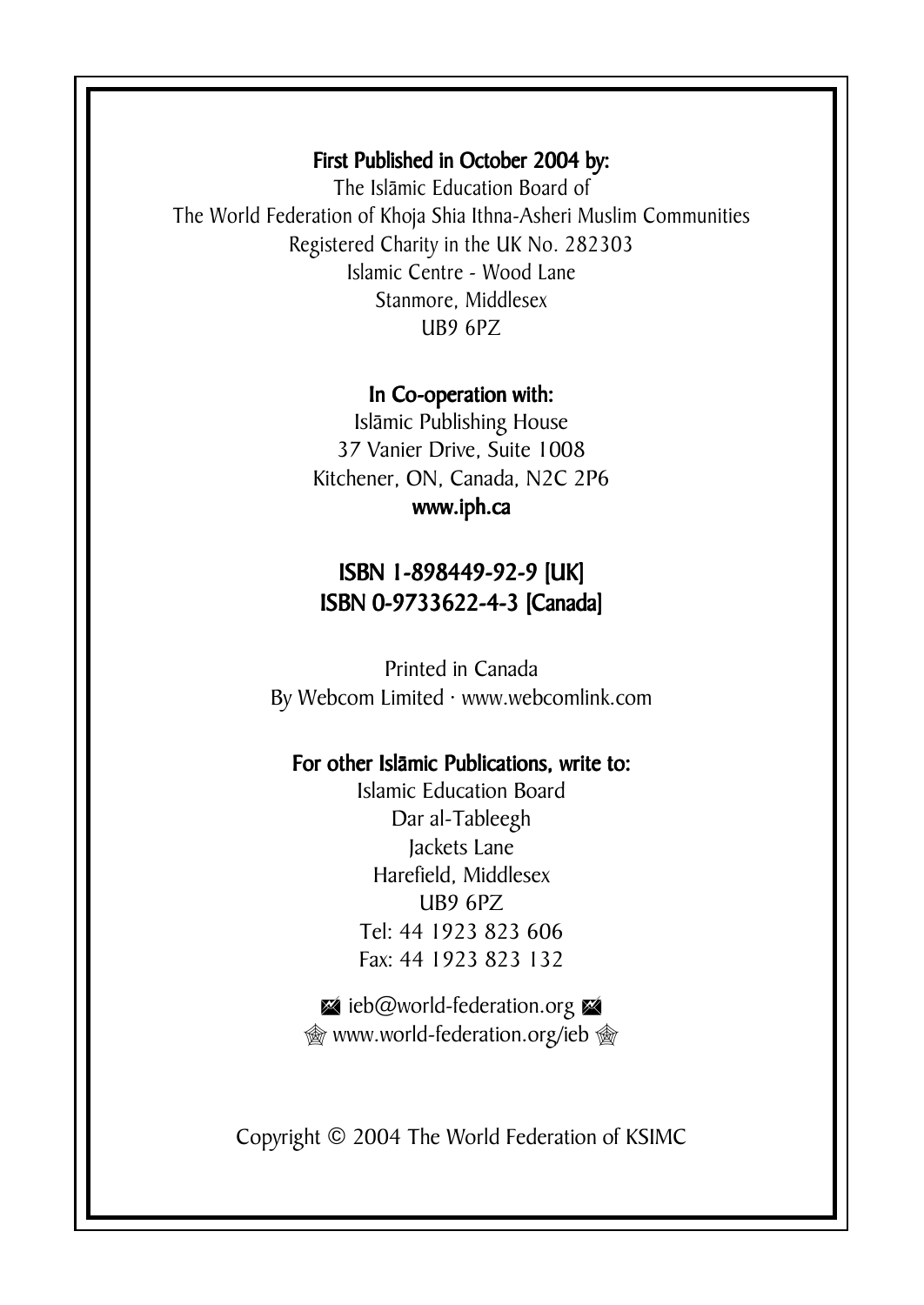Supplication Which Should be Read Before Reciting the Noble Qur'an

بسْم ٱللَّه ٱلرَّحْمٰنِ ٱلرَّحيمِ مَّ بِالْحَقِّ أَنْزَلْتَهُ وَ بِالْحَقِّ نَزَلَ. أَللَّهُمَّ عَظَّمْ فيه وَٱجْعَلْهُ نُوراً لبَصَرِي وَ شفأء لصَدْري وَ ذَهٰاباً لهَمّي وَ غَمّي وَ حُــزْنِي زَيَّنْ به لسٰاني وَ حَمَّلْ به وَجْهِي وَ قَوَّ به وَ نَقَلْ به ميْزٰاني وَٱرْزُقْــني حَقَّ تلاٰوَته عَلىٰ طاعَتكَ آناءَ ٱلْلَّيْلِ وَ أَطْراف ٱلنَّهار وَٱحْشُرْني مَعَ ٱلنَّبيِّ مُحَمَّد وَ آله ٱلْأَخْيٰ ٱلْأَبْرَارِ ٱلْأَطْهَارِ برَحْمَــتكَ يَا أَرْحَمَ رَاحمينَ.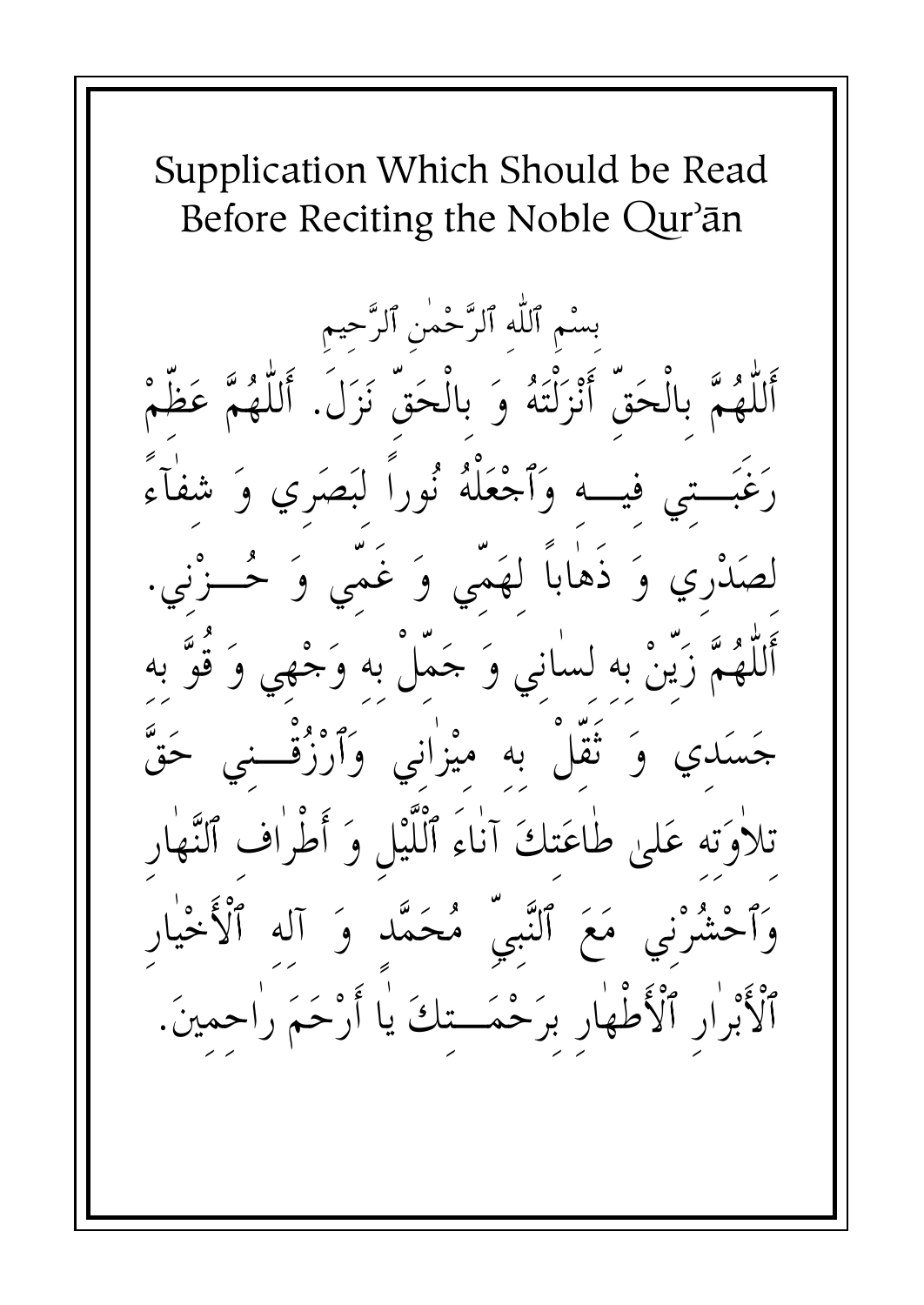' Allāh! Surely You have revealed it (the  $Qur^3$ ān) with Truth and surely You always reveal (with Truth). Increase my attraction to it (the  $Qur^3$ an); and place it as a divine light for my eyes; and an intercession for my (spiritual) chest; and make it (the Qur'ān) that which removes my grief, sorrow and worries. O' Allāh! Through the  $Qur<sub>an</sub>$ , beautify my tongue (that which I speak), and beautify my face, and strengthen my body, and make my scale of (good) deeds weighty, and grant me the ability to recite it as it should be recited in Your obedience - in the darkness of the night and the ends of the day, and raise me up with the Prophet, Muhammad and his family members the chosen, glorified, the purified, by Your mercy. O' the Most Merciful of those who are able to show mercy. O' Allāh!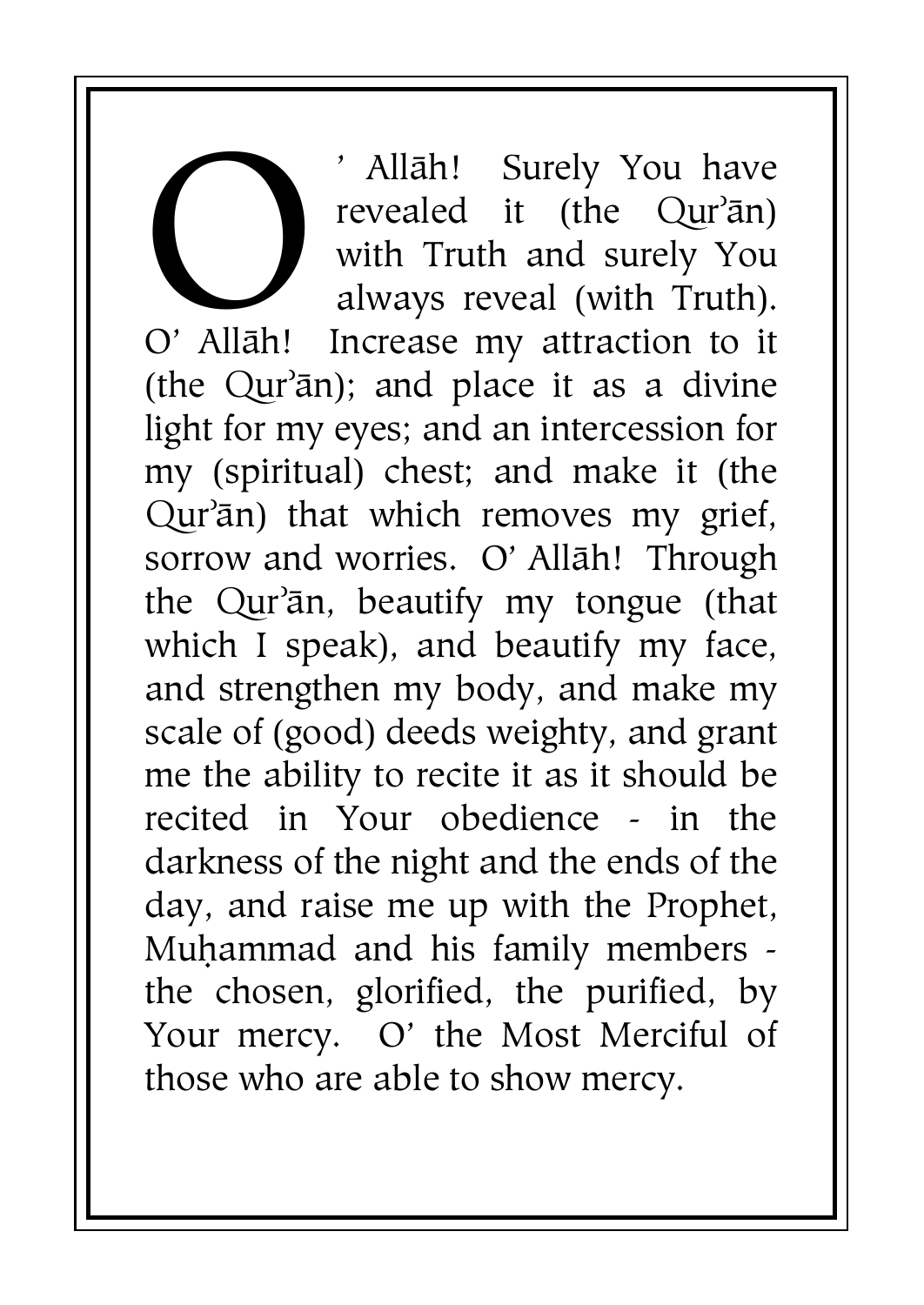# سم الله الرحمر ) الرحيم فإكل فرأت المرآن فاستعد باله من الشيطان الرجيم.

"So when you (O' Muhammad) recite the Qur'ān, seek refuge with Allāh from the accursed Satan."

Sūratul Nahl [16], Verse 98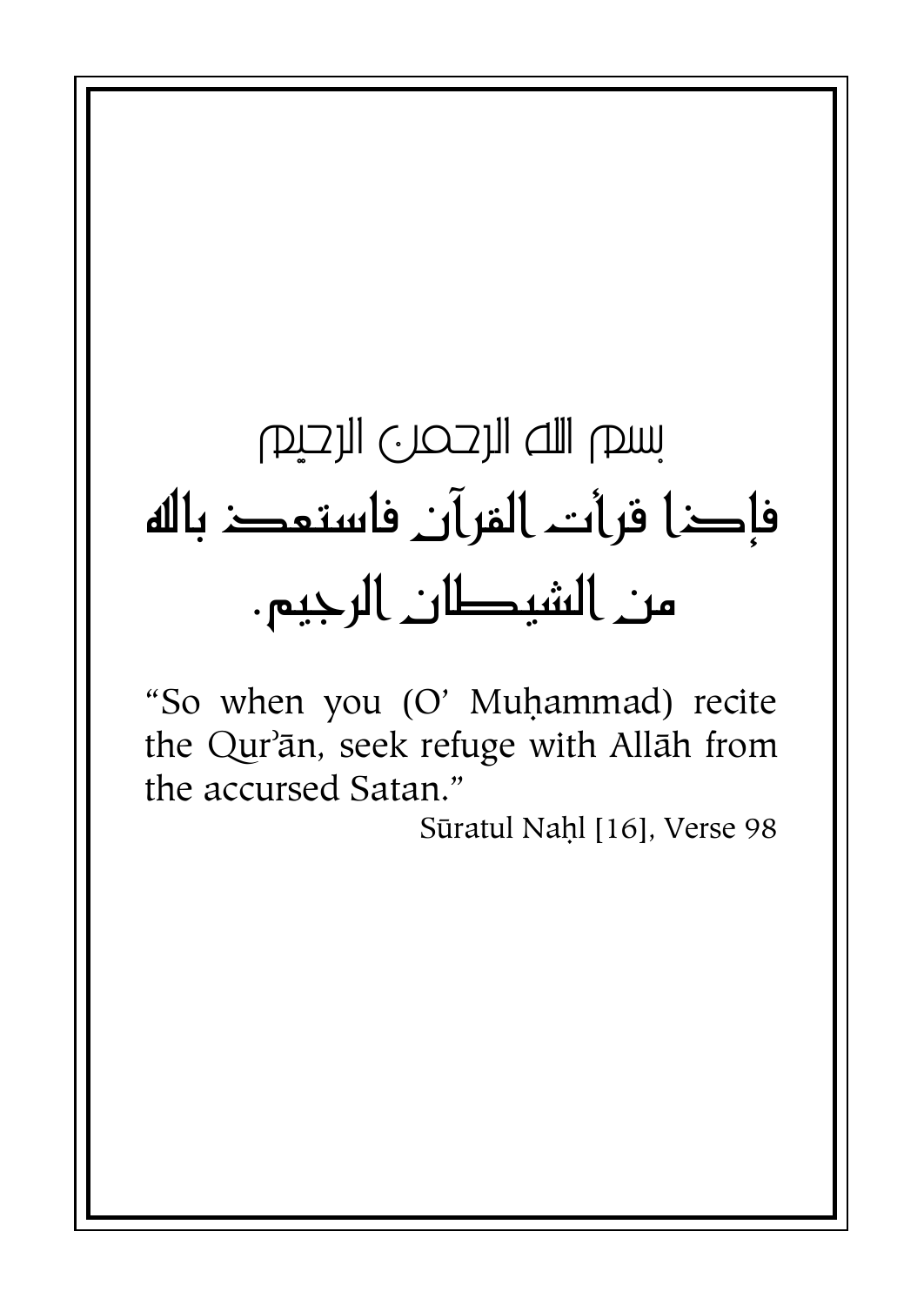# سيص الله الرحمري الرحيص و إكا قرمهء القرآن فاستمعوا له و أنصتوا لعلكم ترحمون

"So when the Qur'an is being recited, listen to it attentively and keep quiet so that perhaps mercy may be shown to vou."

Sūratul A'rāf [7], Verse 204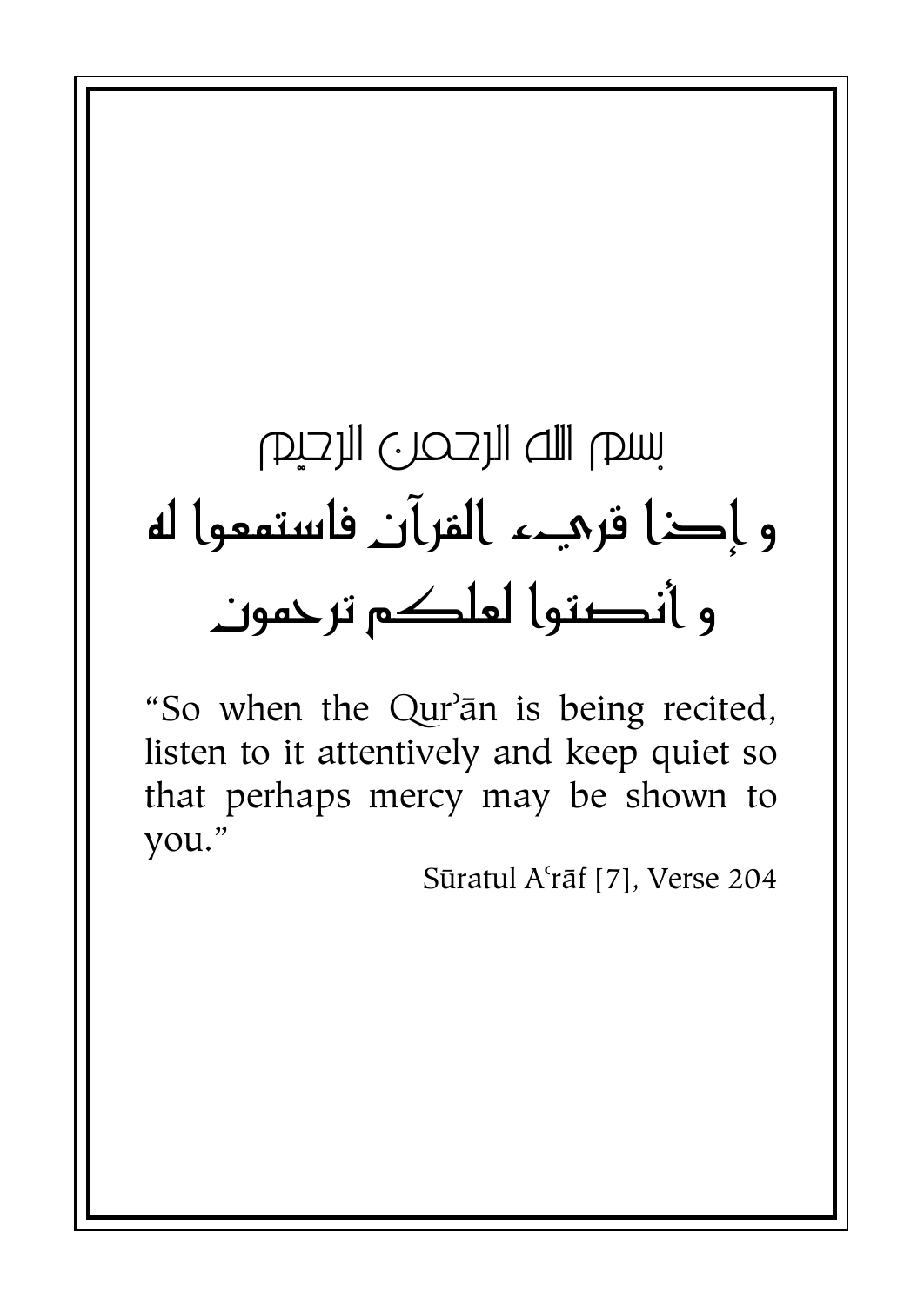قال رَسُول ٱللَّهِ (صَلَىٰ ٱللَّهُ عَلَيْهِ وَ آلِهِ وَسَلَمَ): قـــارِيَ ٱلقرآنِ وَ ٱلْمُسْــتَمِعُ إِلـــيْهِ فِي ٱلأَجْرِ سَوَّاء.

The Messenger of Allāh (blessings of Allāh be upon him and his family) has said: "The one who recites the Qur'an and the one who listens to it have an equal share in the reward."

Mustadrakul Wasa'il, Volume 1, Page 293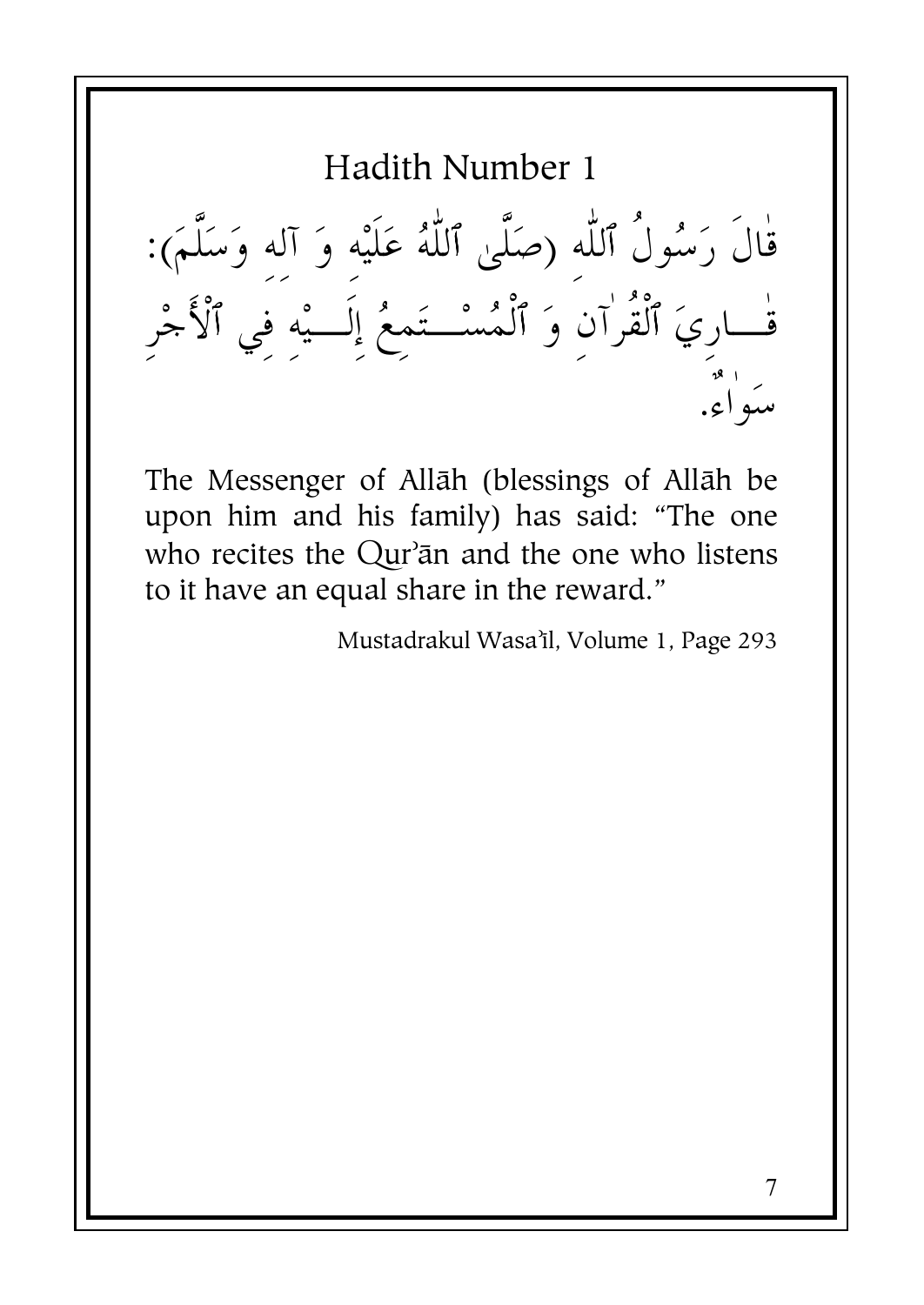قال رَسُول ٱللَّهِ (صَلَىٰ ٱللَّهُ عَلَيْهِ وَ آلِهِ وَسَلَمَ): خِـــيارُكُمْ مَنْ تَعَلَّمَ ٱلقرآن وَ عَلَمَـــهُ إِلــــــيْ غيْرِ - $\ddot{\cdot}$ 

The Messenger of Allāh (blessings of Allāh be upon him and his family) has said: "The best of those amongst you is the one who learns the Qur'ān and then teaches it to others."

Al-Amāli of Shaykh at-Tūsi, Volume 1, Page 5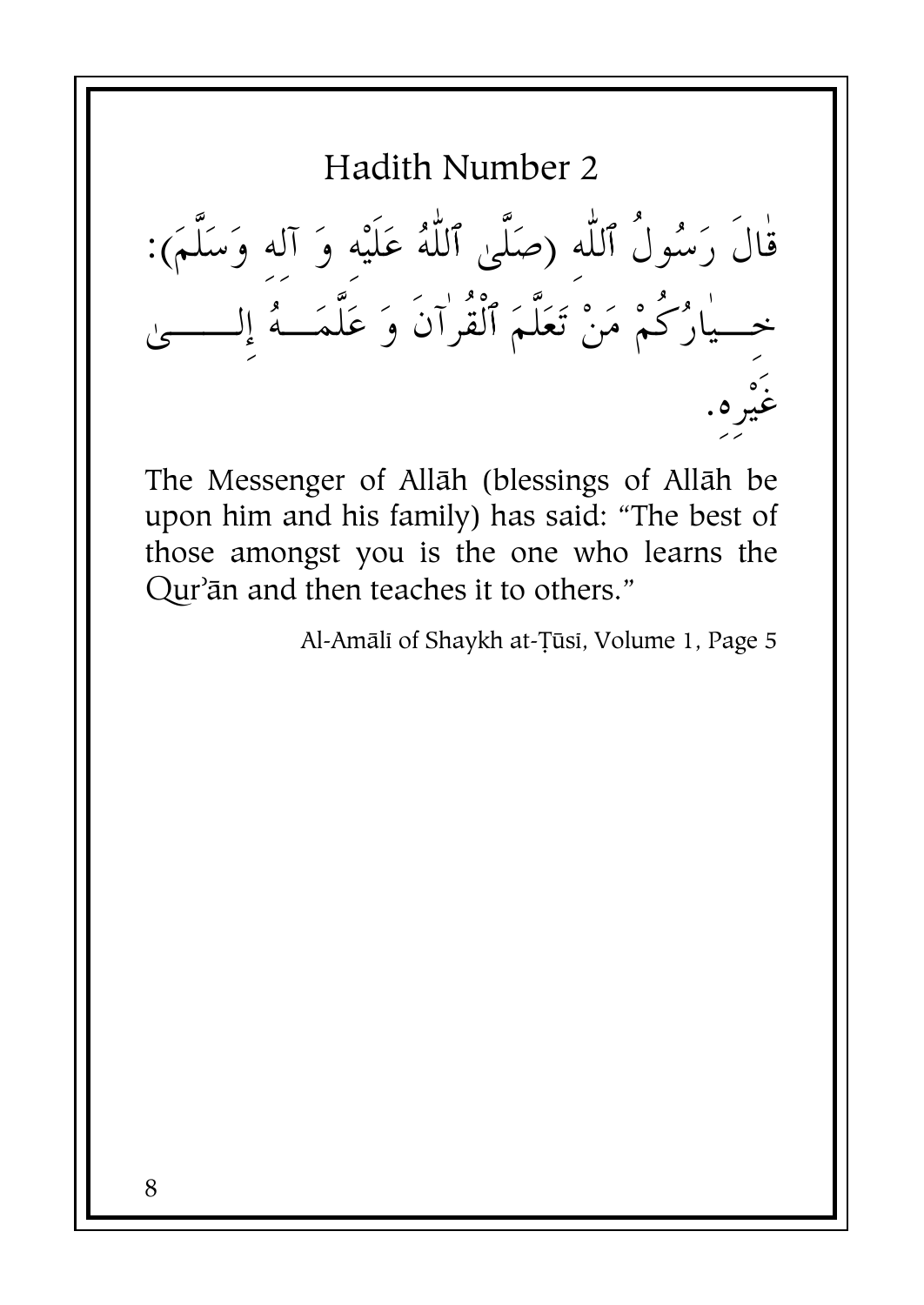قٰالَ ٱلْإِمٰامُ حَعْفَرُ بْنُ مُحَمَّد ٱلصَّادقُ (عَلَيْـــه<br>ٱلسَّلاٰمُ): قَراءَةُ ٱلْقُرٰآنِ فِي ٱلْمُصْحَفِ تُخَفِّفُ ٱلْعَذٰابَ عَنِ ٱلْوٰالدَينِ وَ لَوْ كٰانٰا كٰافرَينِ.

Imām Ja'far ibne Muhammad as-Sādiq (peace be upon him) has said that: "Reciting the Qur'ān from the pages of the Qur'ān (meaning to look at it and recite it - not for memory) lightens the punishment of one's mother and father, even if they are both disbelievers."

Usūlul Kāfi, Volume 2, Page 613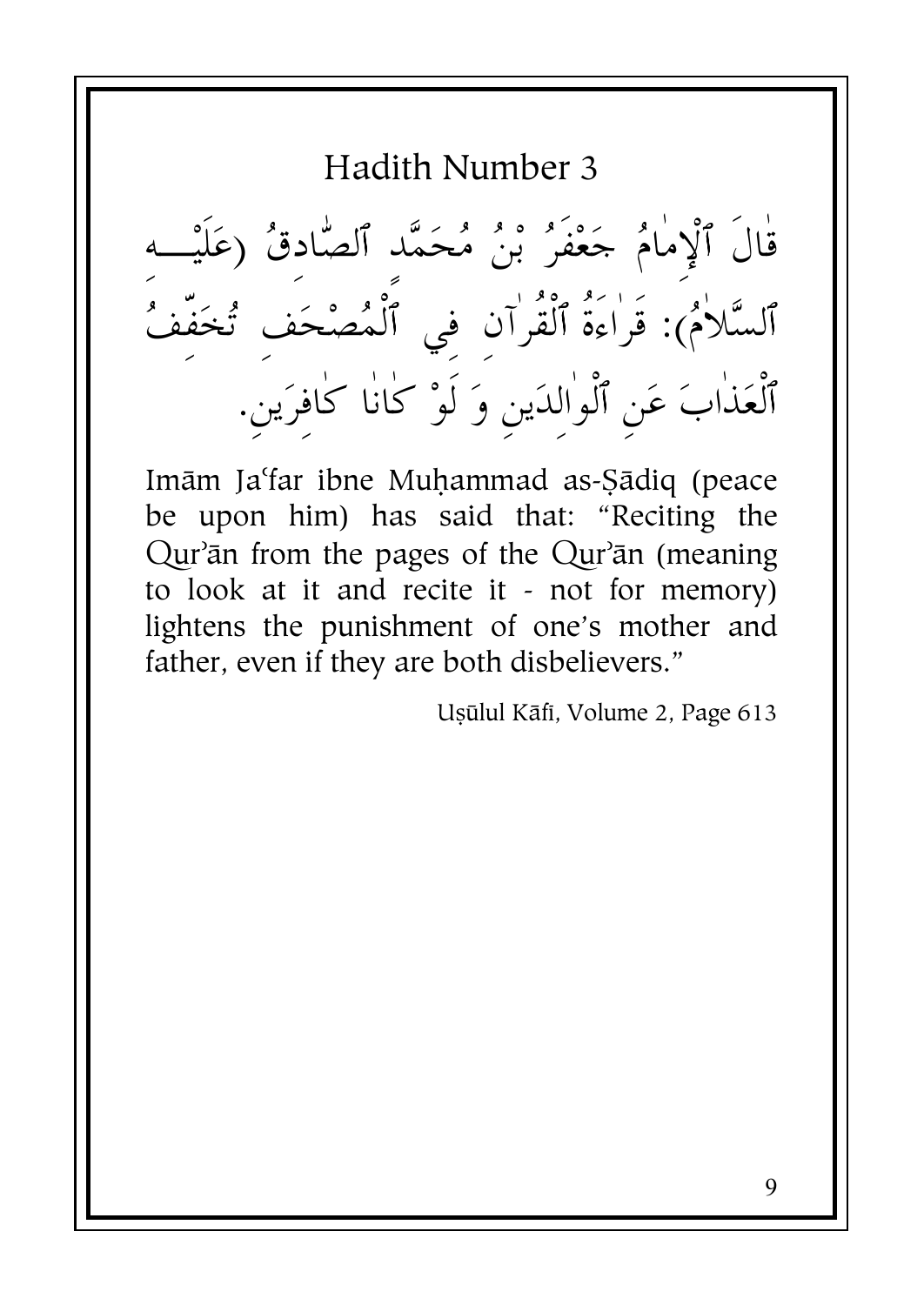قٰالَ رَسُولُ ٱللَّٰهِ (صَلَّىٰ ٱللَّٰهُ عَلَيْه وَ آله وَسَلَّمَ):<br>مُعَلَّمُ ٱلْقُرٰآنِ يَسْتَغْــفِرُ لَــهُ كُلَّ شَيْءٍ حَتَّــىٰ<br>ٱلْحُوتَ فِي ٱلْبَحْرِ.

The Messenger of Allāh (blessings of Allāh be upon him and his family) has said: "Everything in existence prays for the forgiveness of the person who teaches the Qur'ān - even the fish in the sea."

Usūlul Kāfi, Volume 3, Page 301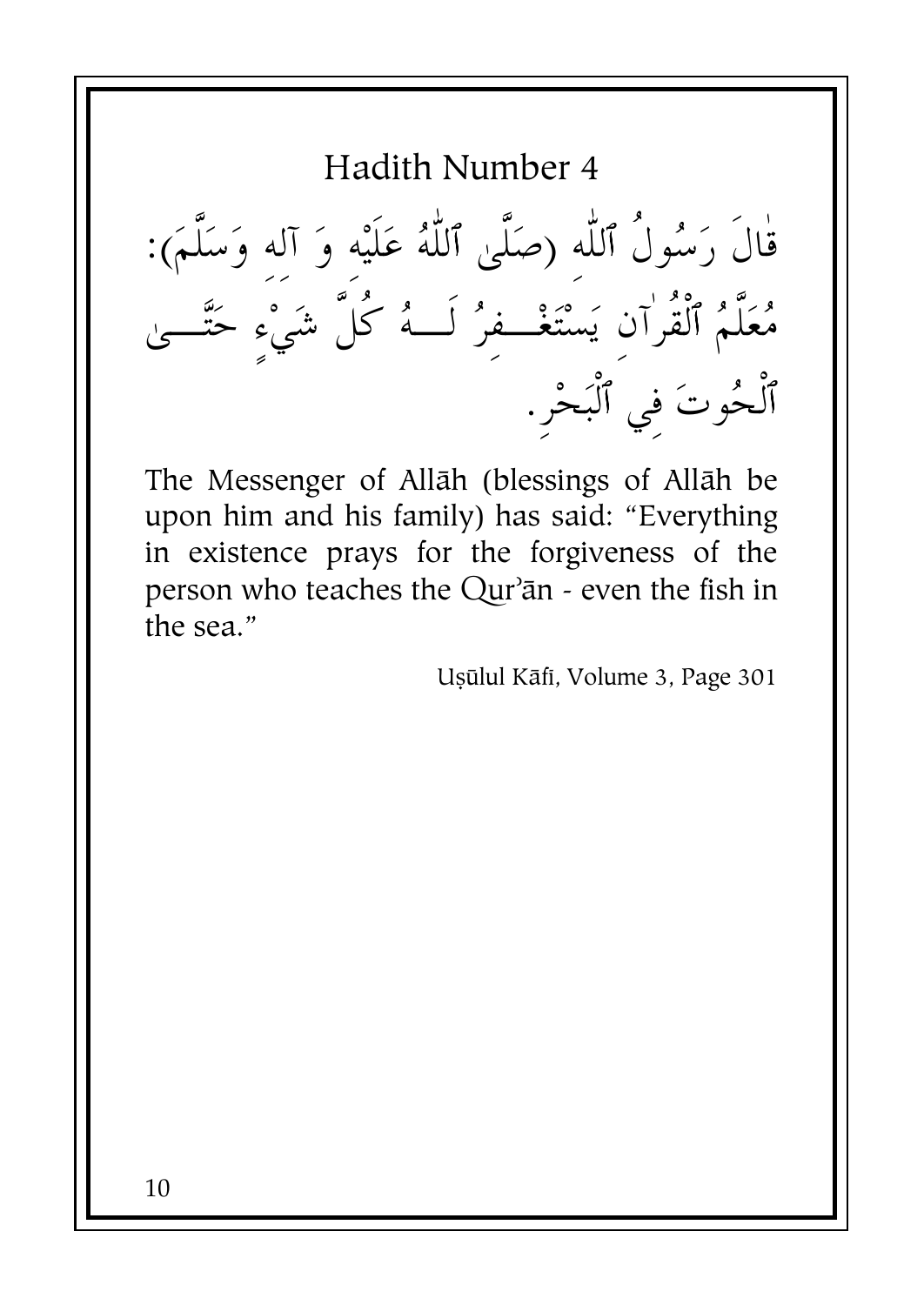Hadith Number 5 قال ٱلْإِمامُ عَلِي بْنُ مُوسَـــىٰ ٱلرِضـــا (عَلَيْـــهِ ٱلسَّلامُ): كــــلامُ ٱللّـــهِ لا تَتَحـــاوَزُوهُ وَ لا تَطْــلُـــبُوا ٱلْهُدىٰ فِي غَيْرِهِ فَتَضِلُّوا.

Imām 'Alī ibne Mūsā al-Ridhā (peace be upon him) has said: "Do not disregard the Words of Allāh, and do not seek guidance from other than Him, for then (surely) you will go astray."

'Uyūnul Akhbār ar-Ridhā, Volume 2, Page 57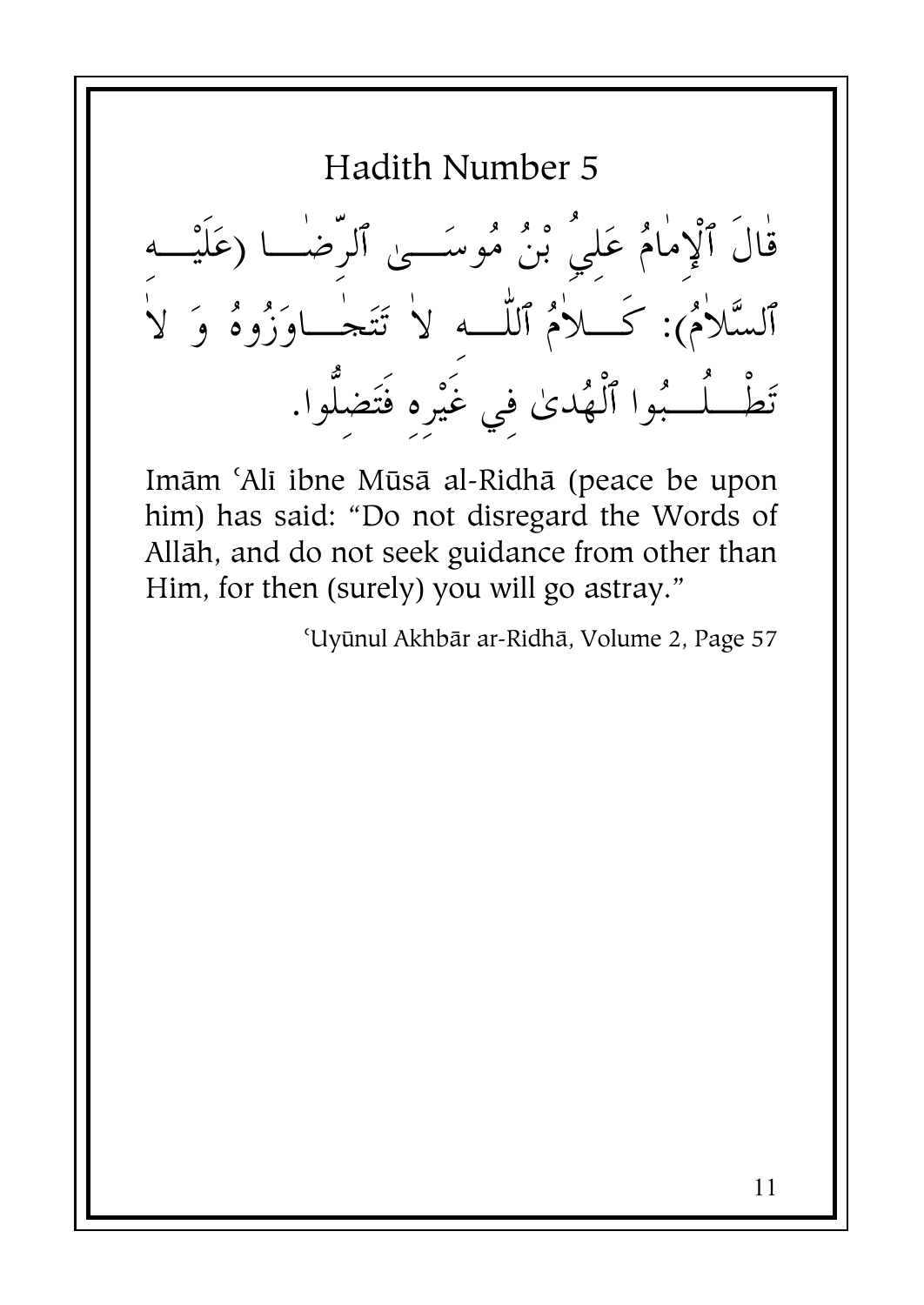قال رَسُول ٱللَّهِ (صَلَىٰ ٱللَّهُ عَلَيْهِ وَ آلِهِ وَسَلَمَ): -إن هذه ٱلقلوبَ لِتَصْدَأَ كما يَصْدَأُ ٱلْحَـــدِيدُ وَ إِنَّ حَلاَتَها قَراءَةُ ٱلْقُرْآنِ.

The Messenger of Allāh (prayers of Allāh be upon him and his family) has said: "These hearts - just like iron - become rusted, and the way to remove this (the way to clean the rust from the hearts) is through the recitation of the Qur'ān."

Irshādul Qulūb; Page 78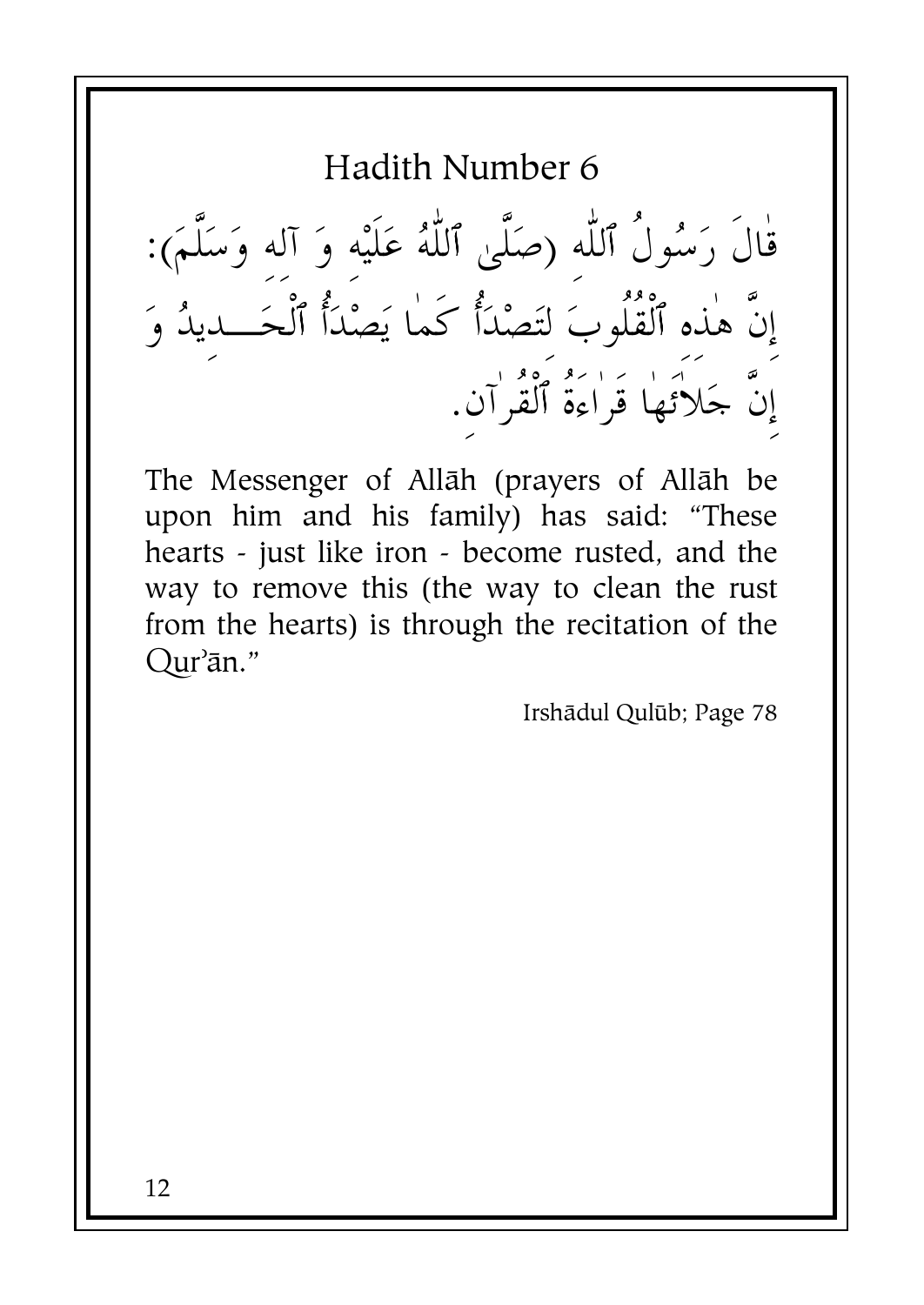Hadith Number 7  $\frac{d}{dx}$ قال ٱلْإِمامُ حَعْفُرُ بْنُ مُحَمَّدِ ٱلصَّادِقُ (عَلَيْــهِ ٱلسَّلامُ): أَلقرآن عَهْدُ ٱللَّهِ إِلـــي خَلقِهِ فقـــدْ .<br>م يَـــْــبَغِي لِلمَرْءِ ٱلْمُسْلِمِ أَن يَنْظِرَ فِي عَهْدِهِ وَ .<br>ا إنْ يَقْرَأُ مِنَ ٱلْقُرٰآنِ فِي كُلِّ يَوْم خَمْسينَ آيَة.

Imām Ja'far ibne Muhammad as-Sādiq (peace be upon him) has said: "The Qur'ān is the trust of Allāh (given) to His creations, therefore it is desirable for every Muslim to look at this trust and to recite (a minimum of) 50  $\bar{a}$ y $\bar{a}$ t (verses) of the Qur'ān everyday."

Uşūlul Kāfi, Volume 2, Page 609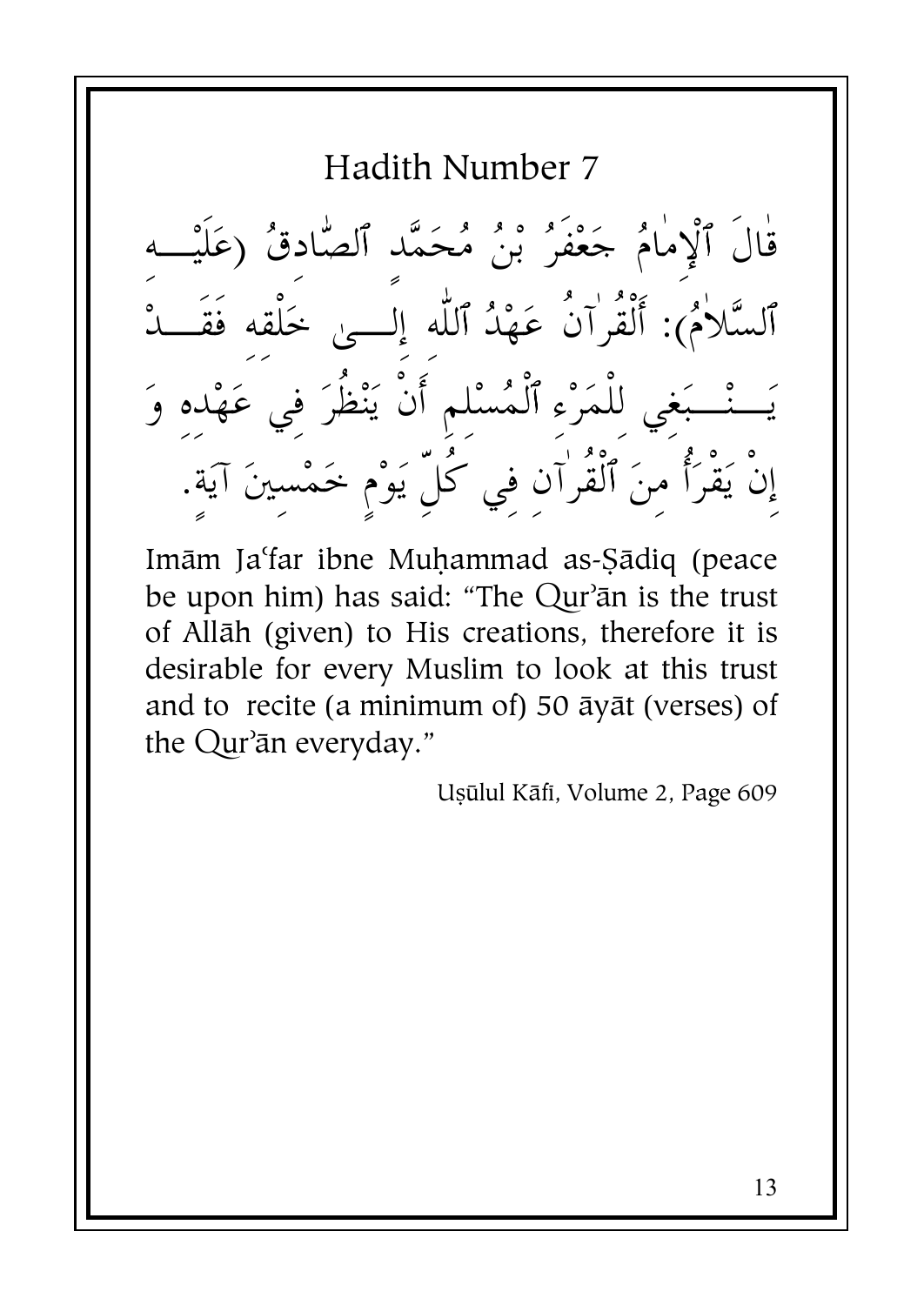Hadith Number 8 قٰالَ أَميرُ ٱلْمُؤْمنينَ عَليُّ ٱبْنُ أَبي طٰالب (عَاَ ٱلسَّلاٰمُ): أَلْــبَيْتُ ٱلَّذي يُقْرَأُ فيــه ٱلْقُــرٰاَنَ وَ ،<br>يُذْكَرُ ٱللَّٰهُ عَزَّوَّجَلَّ فيه تَكْــــثَرُ يَرَ تَحْضُرُهُ ٱلْمَلاٰئكَةُ وَ تَهْجُرُهُ ٱلشَّياطينَ وَ يُضيءُ لْأَهْلِ ٱلسَّمٰآءِ كَمٰا تُضيءُ ٱلْكَوٰاكــبَ لْأَهْـــل ٱلْأَرْض.

Amirul Mo'minin 'Ali ibne Abi Tālib (peace be upon him) has said: "The house in which the Our'an is recited and Allah. The Noble and Grand, is remembered will receive numerous Divine blessings (barakah), the Angels will be present, and the Satans will be distanced from there. In addition, that house will shimmer for the people of the sky, just like the stars shimmer for the people on the Earth."

Uşülul Kāfi, Volume 2, Page 610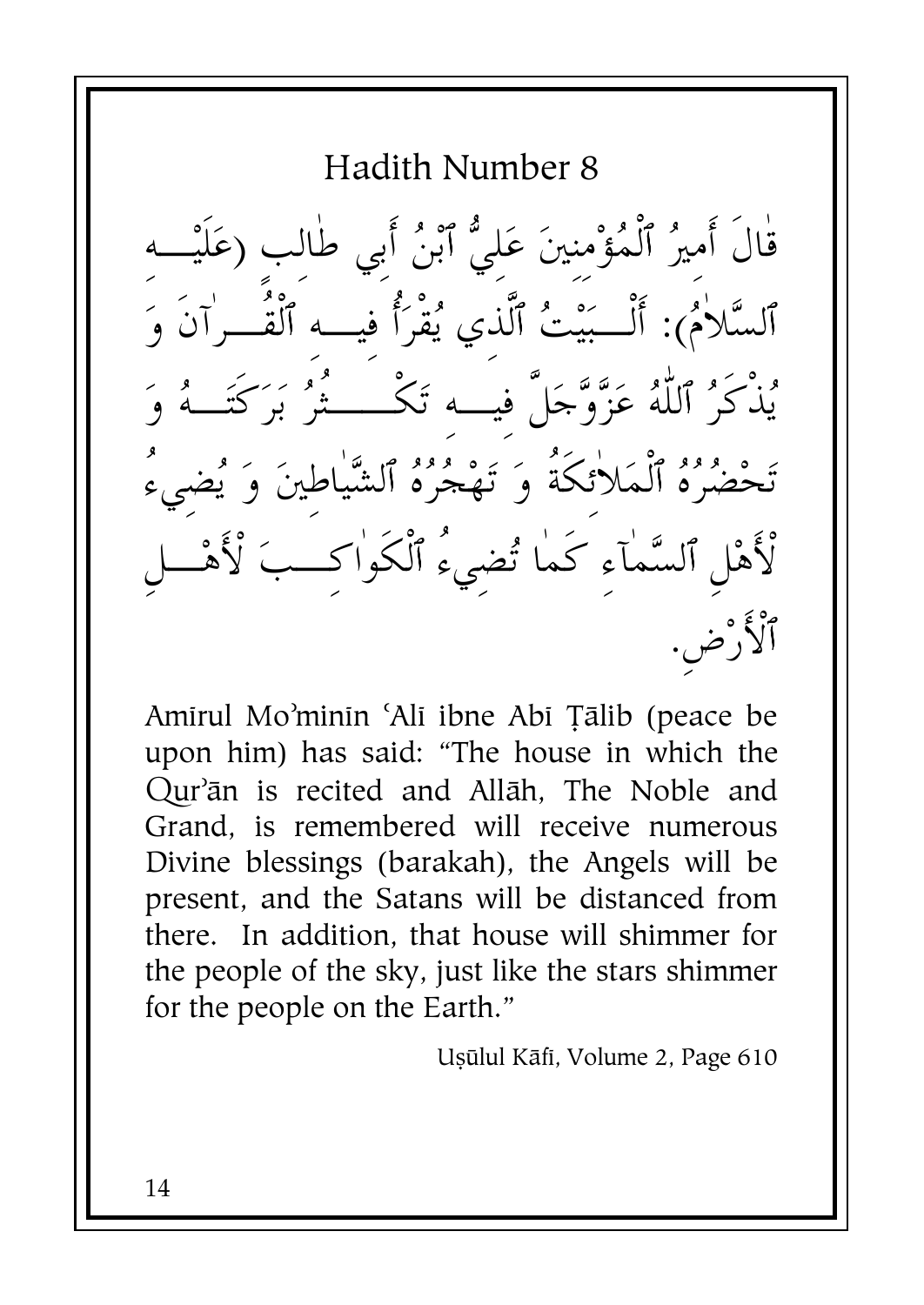قْالَ رَسُولُ ٱللَّٰهِ (صَلَّىٰ ٱللَّٰہُ عَلَيْهِ وَ آلِهِ وَسَلَّمَ):<br>فِي وَصَاٰيَاهُ لِعَلِيٍّ (عَلَيْهِ ٱلسَّلاٰمُ): يٰـــَــا عَلِـــيُّ عَلَيْكَ بتلاوَةَ ٱلْقُرٰان في كُلِّ حال.

In his last testament to 'Ali (peace be upon him), the Messenger of Allāh (blessings of Allāh be upon him and his family) told him: "O' 'Ali! I advice you to recite the Qur'an in every state (which you may find yourself in)."

Man Lā Yahdhuruhul Faqih, Volume 4, Page 188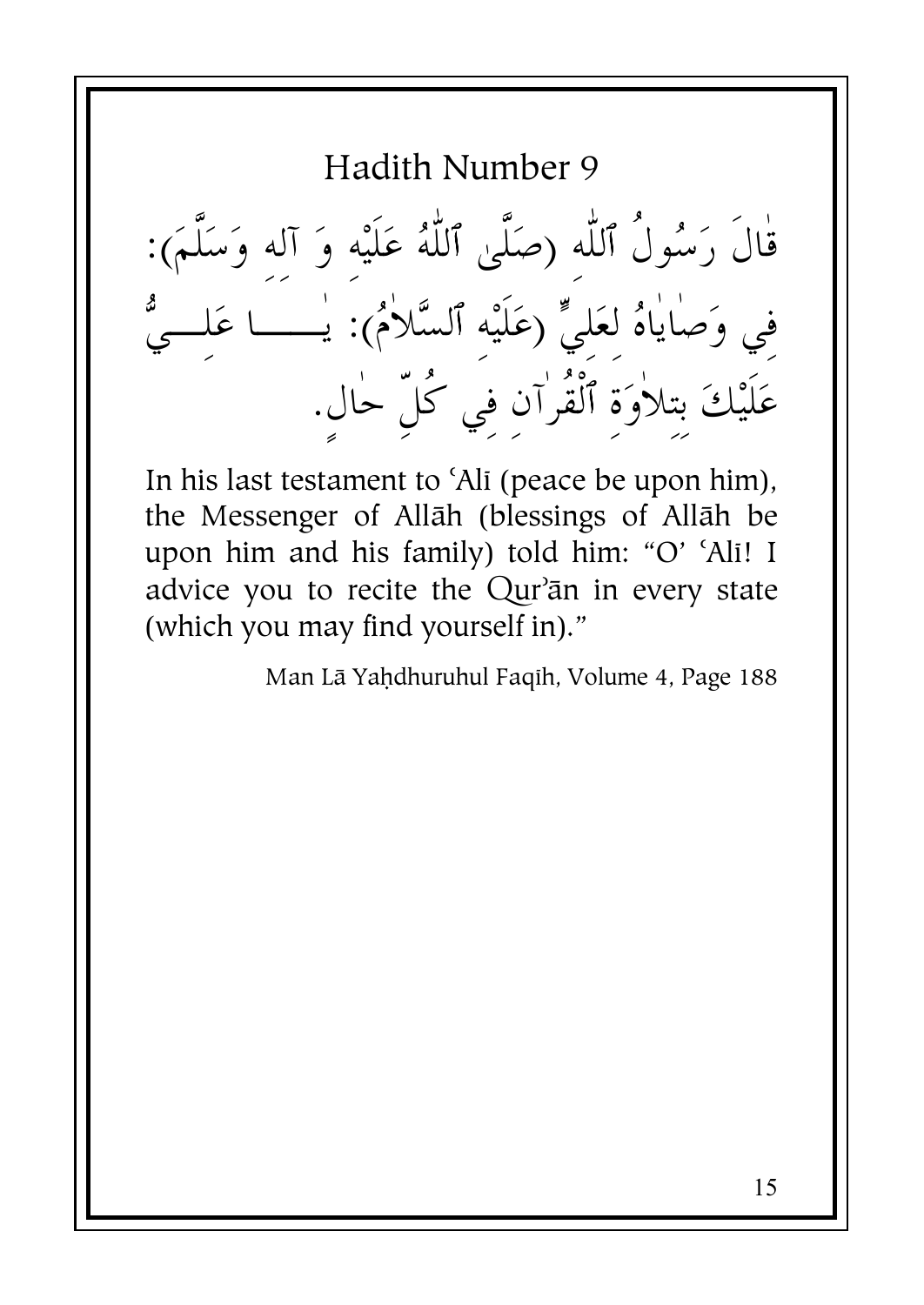Hadith Number 10

قال رَسُول ٱللَّهِ (صَلَىٰ ٱللَّهُ عَلَيْهِ وَ آلِهِ وَسَلَمَ): لَيْسَ شَيْء أَشَدَّ عَلَىٰ ٱلشَّيْطَانِ مِنَ ٱلقراءة فـــي ٱلمُصْحَفِ نَظرا.

The Messenger of Allāh (blessings of Allāh be upon him and his family) has said: "Nothing is harder for Satan to bear than a person who recites the Qur'ān by looking at the pages (of the Qur'ān)."

Thawābul A'māl, Page 231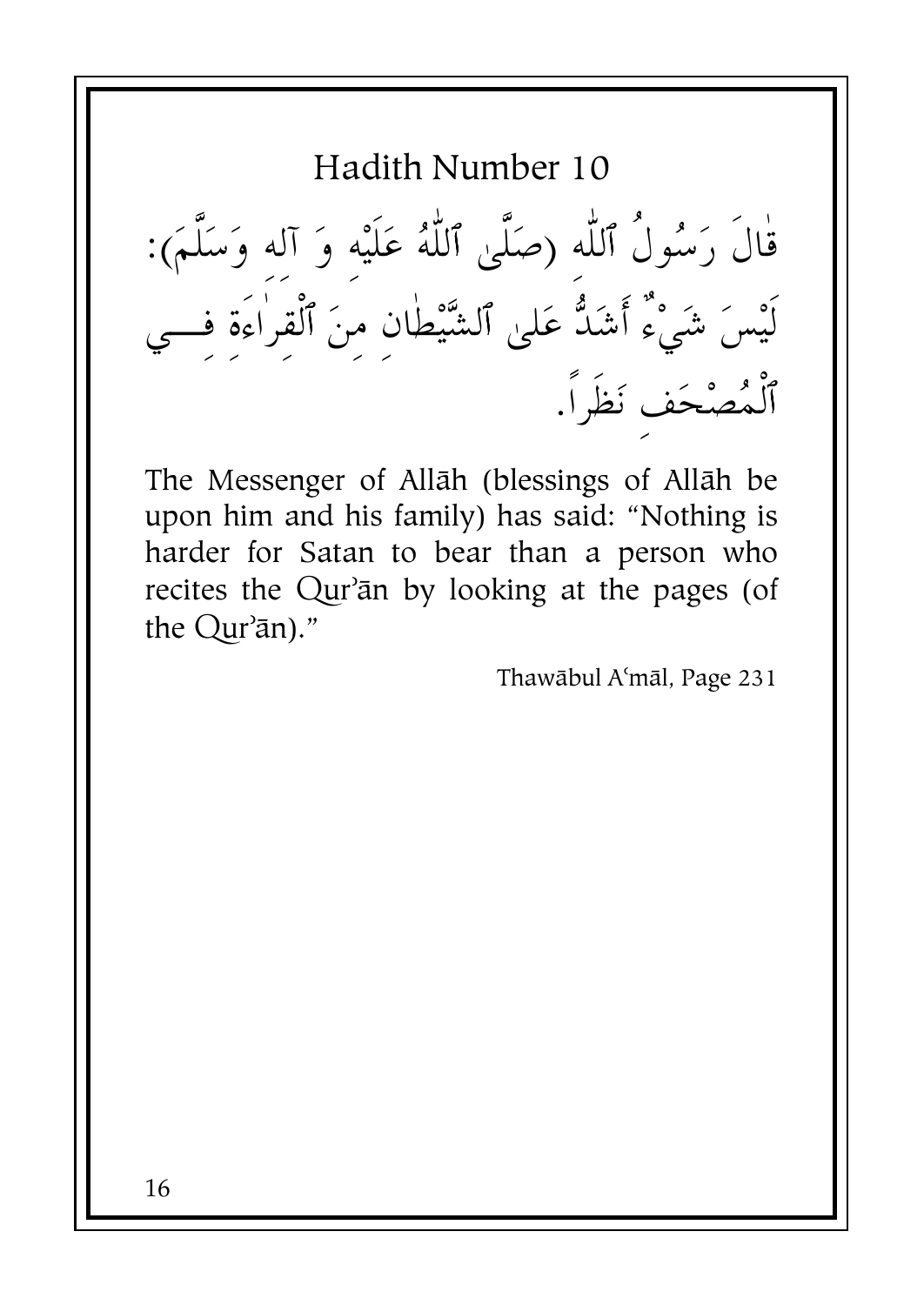قٰالَ رَسُولُ ٱللّٰه (صَلَّىٰ ٱللّٰهُ عَلَيْه وَ آله وَسَلَّمَ): ر من الاسمبر<br>نَوِّرُوا بُيُوتَكُمْ بِتِلاوَةِ ٱلْقُرٰآنِ وَ لاٰ تَتَّخَــٰذُوهَا قُبُوراً كَما فَعَلَت ٱلْيَهُودُ وَ ٱلنَّصٰارِ ىٰ.

The Messenger of Allāh (blessings of Allāh be upon him and his family) has said: "Brighten up your houses through the recitation of the Qur'ān, and do not make them (your homes) like graves, similar to what the Jews and Christians have done (by not performing the pravers and worship of God in their house and limiting this to the Synagogues and Churches)."

Usūlul Kāfi, Volume 2, Page 610

 $17$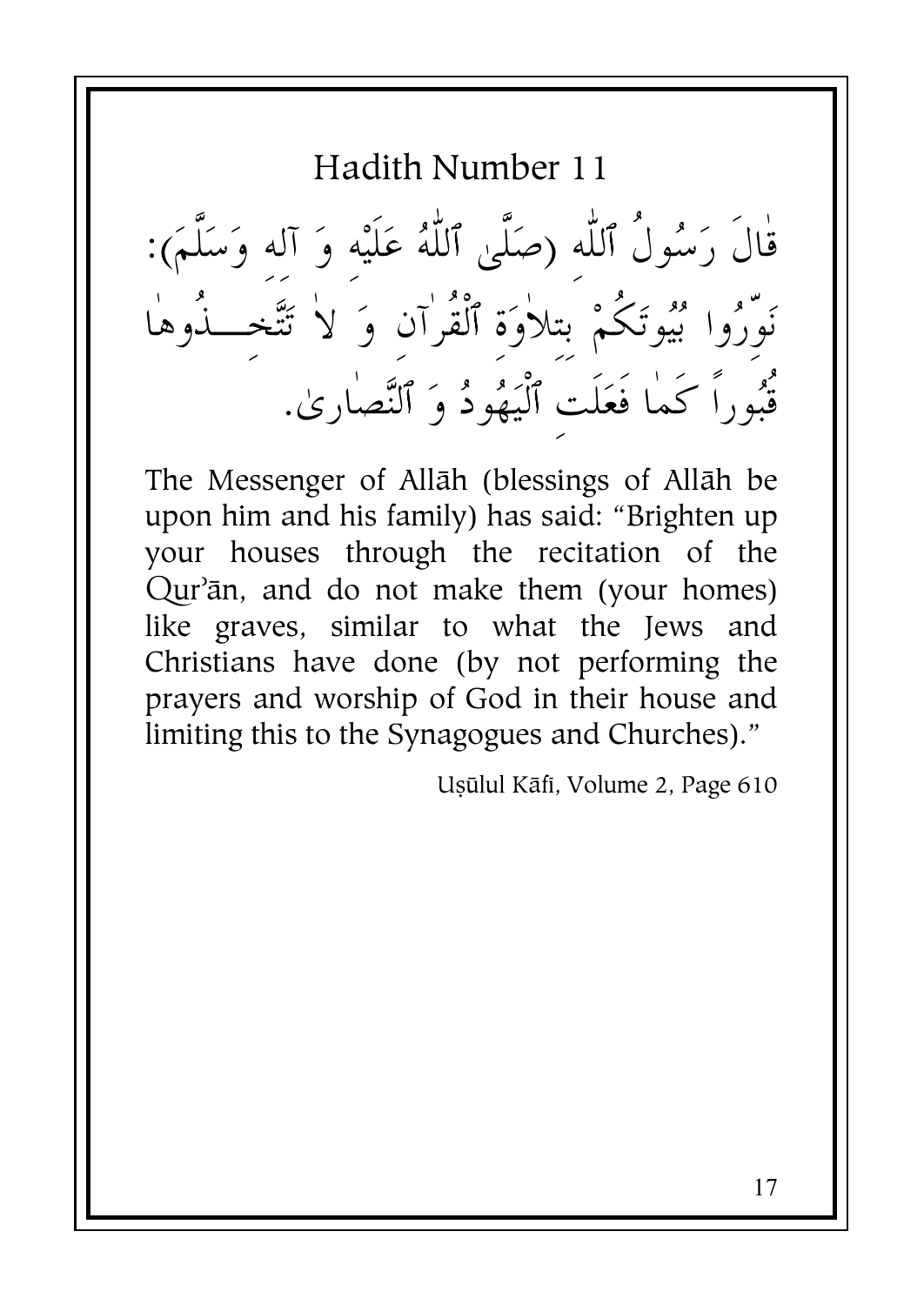قال ٱلْإِمامُ حَعْفُرُ ٱبْنُ مُحَمَّدِ ٱلصَّادِقُ (عَلَيْـــهِ ٱلسَّلاَمُ): مَنْ قرَأَ ٱلقرآن فهُوَ غَنِيٌّ وَ لاَ فقـــرَ بَعْدَهُ وَ إِلاّ ما به غِنً.

Imām Ja'far ibne Muhammad as-Sādiq (peace be upon him) has said: "One who recites the Qur'ān will be free from need (of everyone), and thereafter will not be in need of anything. But as for the one (who does not recite the  $Qur^2\bar{a}n$ ), nothing at all will make him needless (and he will always be in need of others)."

Thawābul A'māl, Page 230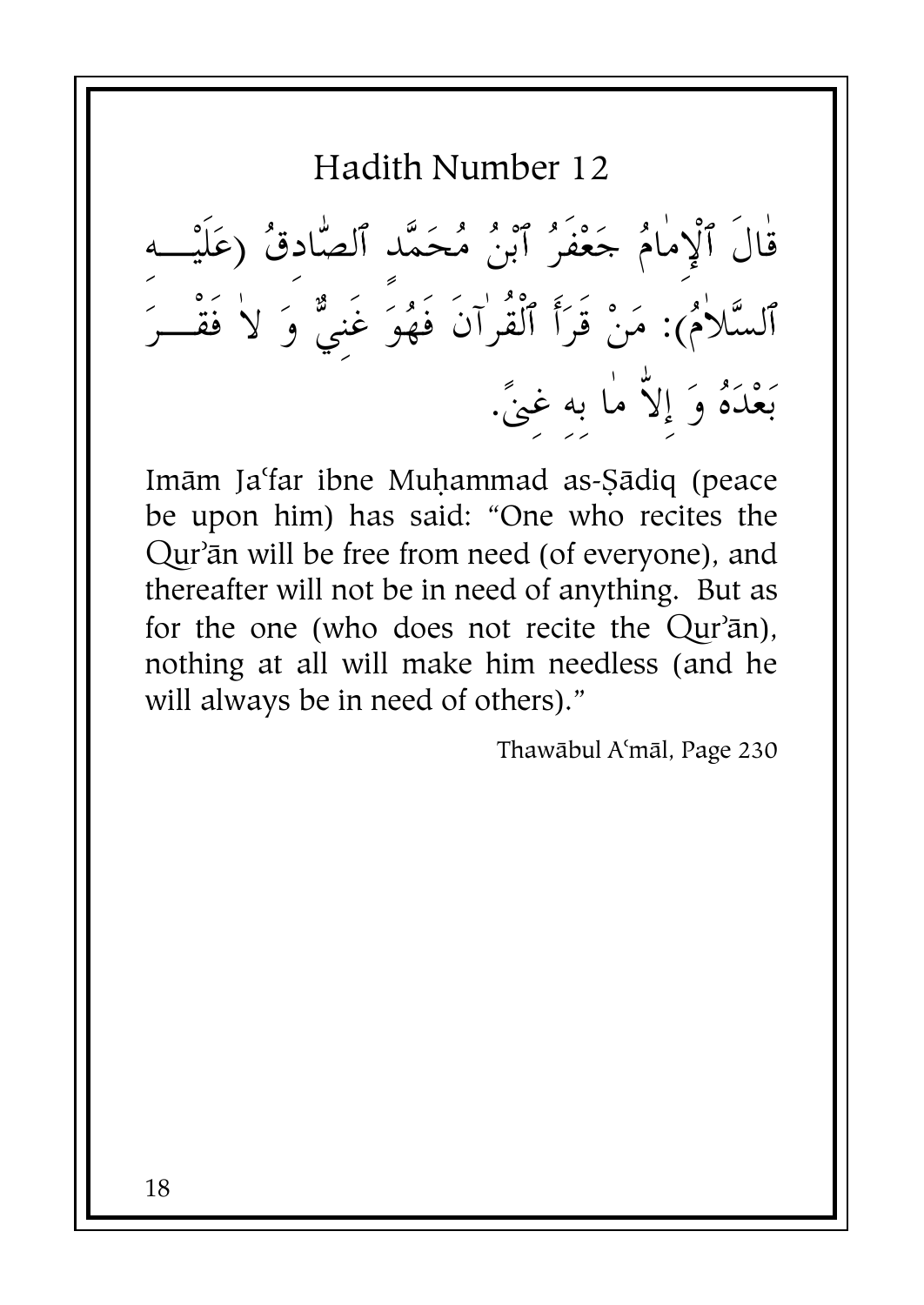Hadith Number 13

قال رَسُول ٱللَّهِ (صَلَىٰ ٱللَّهُ عَلَيْهِ وَ آلِهِ وَسَلَمَ): بــــنَ مَنْ قرَأَ عَشْرَ آياتٍ فِي لَيْلَةِ لَمْ يُكَتَـــبْ مِ بــــنَ تـــبَ م ٱلغافِلينَ وَ مَنْ قَرَأَ خَمْسِينَ آيَةٍ كَتَ <u>فر</u> .<br>تين. نت ٱلذَّاكِرِينَ وَ مَنْ قَرَأَ مائة آيَة كتبَ منَ ٱلقان

The Messenger of Allāh (blessings of Allāh be upon him and his family) has said: "One who recites ten verses (āyāt) of the Qur'ān every night will not be counted amongst the negligent ones (Ghāfilin); and one who recites fifty verses (āyāt) will be written as those who remember Allāh (Dhākirin); and one who recites one hundred verses (āyāt) will be written down as the obedient and worshipper of Allāh  $(Q$ ānitīn)."

Thawābul A'māl, Page 232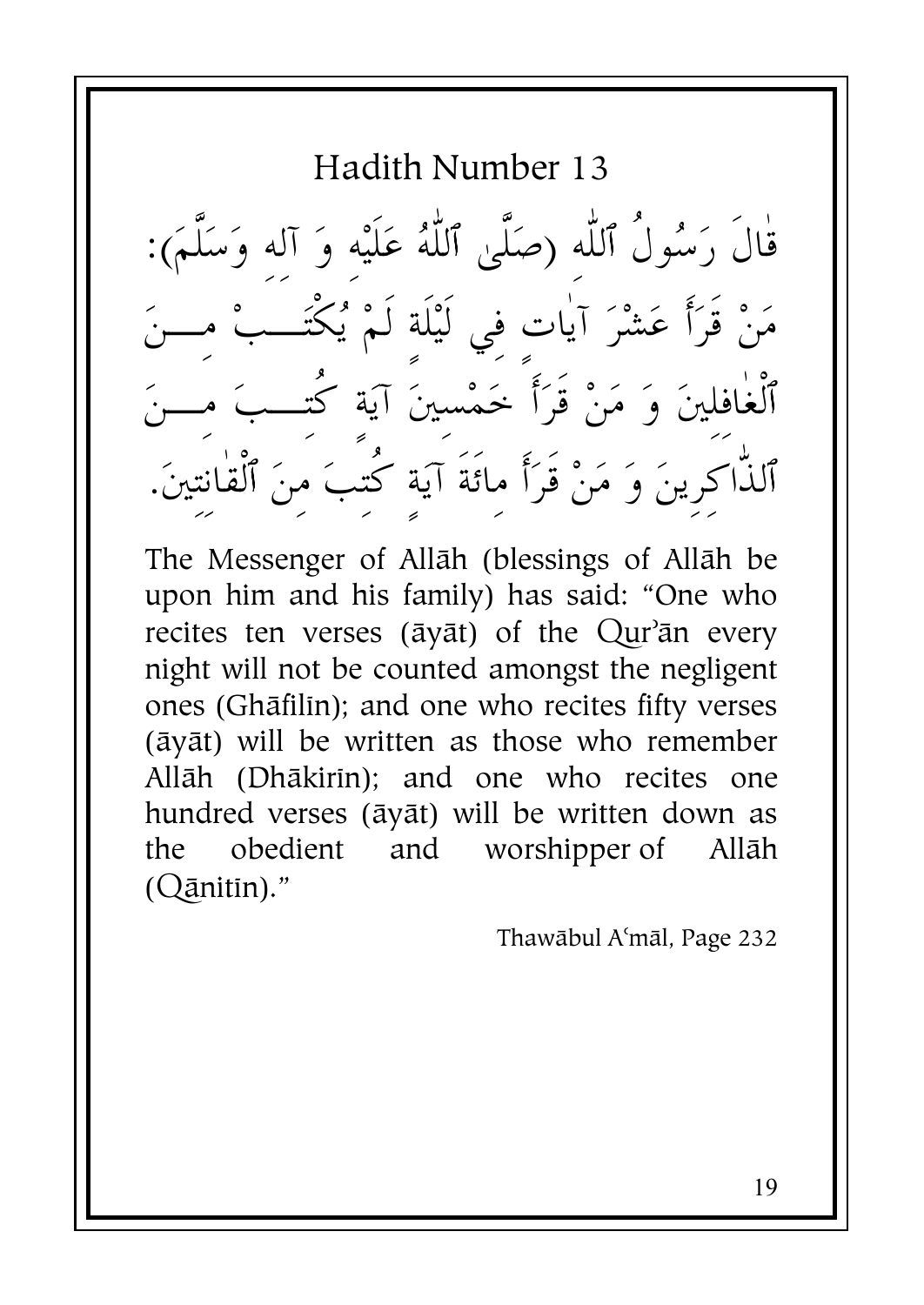قْالَ رَسُولُ ٱللَّه (صَلَّىٰ ٱللَّهُ عَلَيْه وَ آله وَسَلَّمَ): عَلَيْكَ بتلاٰوَة ٱلْقُرٰآن وَذكْرُ ٱللّٰه كَثيراً فَإِنَّهُ ذكْرٌ لَكَ في ٱلسَّمٰآء وَ نُوْرٌ لَكَ في ٱلْأَرْضِ.

The Messenger of Allāh (blessings of Allāh be upon him and his family) has said: "I advise you to recite the Qur'ān and remember Allāh much, for surely the Qur'an will remember you (do your dhikr) in the Heavens and it will be a Divine Light (nūr) for you on the Earth."

Al-Khisāl, Page 525

20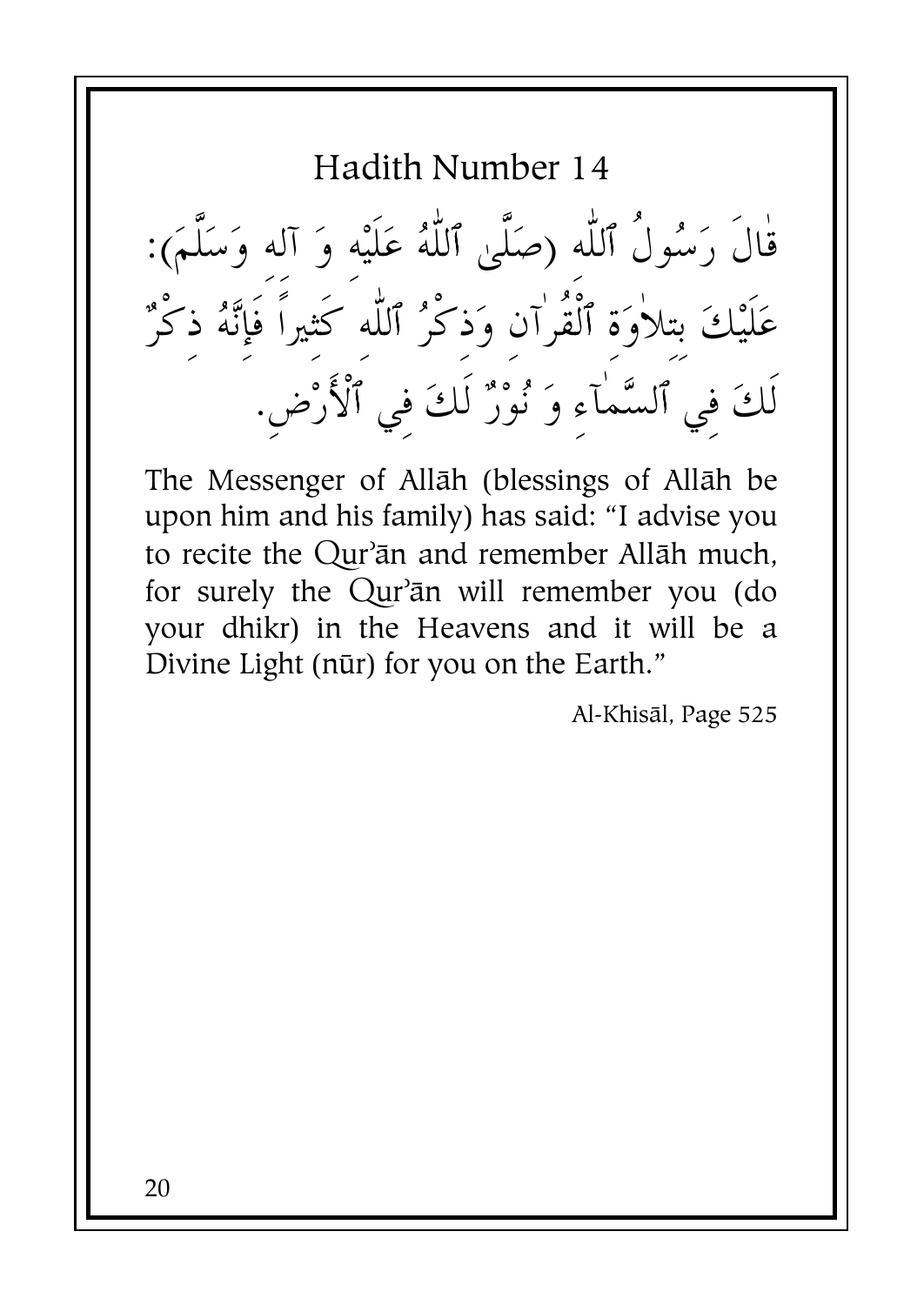قال رَسُول ٱللَّهِ (صَلَىٰ ٱللَّهُ عَلَيْهِ وَ آلِهِ وَسَلَمَ): فضْل ٱلقرآنِ عَلــــى سائرِ ٱلكلامِ كفضْلِ ٱللَّهِ عَلىٰ خَلقه.

The Messenger of Allāh (blessings of Allāh be upon him and his family) has said: "The superiority of the Qur'an over the rest of words, is like the superiority of Allāh over His creations."

Mustadrak al-Wasā'il, Volume 4, Page 237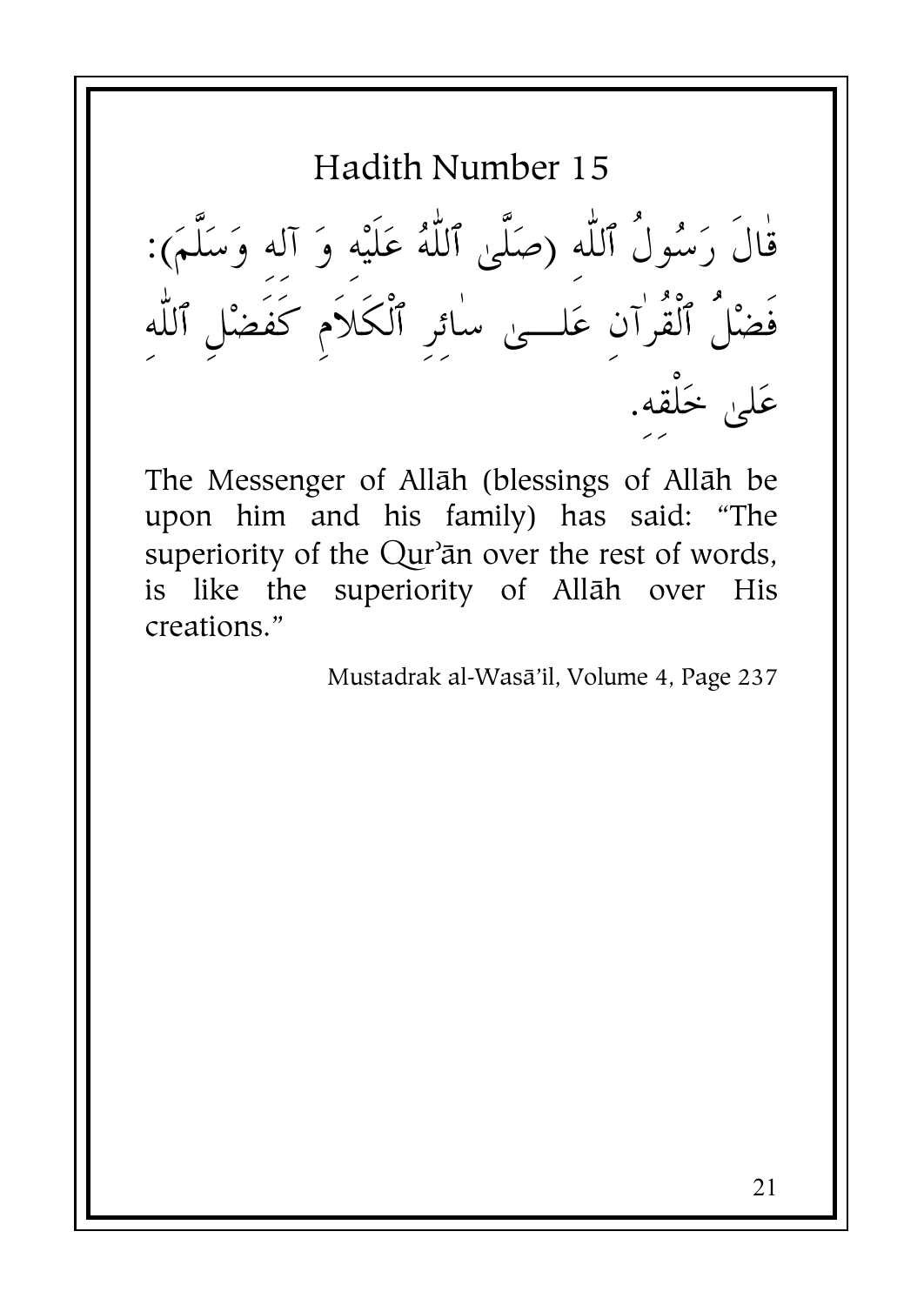قَالَ ٱلْإِمَامُ جَعْفَرُ ٱبْنُ مُحَمَّد ٱلصَّادقُ (عَلَيْــه ٱلسَّلاٰمُ): يَنْبَغي لمَنْ يَقْرَأُ ٱلْقُرَٰانَ إذا مَرَّ بآيَــة مِنَ ٱلْقُرٰآن فيها مَسْأَلَةٌ أَوْ تَخْويفٌ أَنْ يَسْــأَلَٰ ٱللَّهَ عِنْدَ ذٰلِكَ ما يَرْجُوا وَ يَسْأَلَهُ ٱلْعَافِيَةِ مِبْ ٱلنّٰارِ وَ منَ ٱلْعَذٰابِ.

Imām Ja'far ibne Muhammad as-Sādiq (peace be upon him) has said: "It is advisable for the person who is reciting the Qur'an that when he reaches to a verse from the Qur'an in which there is a request for something that he ask Allāh for that thing, or when he reaches to a verse of the Qur'an in which there is talk about the punishment, that he ask Allāh for protection from the fire of Hell and the punishment."

Ușūlul Kāfi, Volume 3. Pages 1-3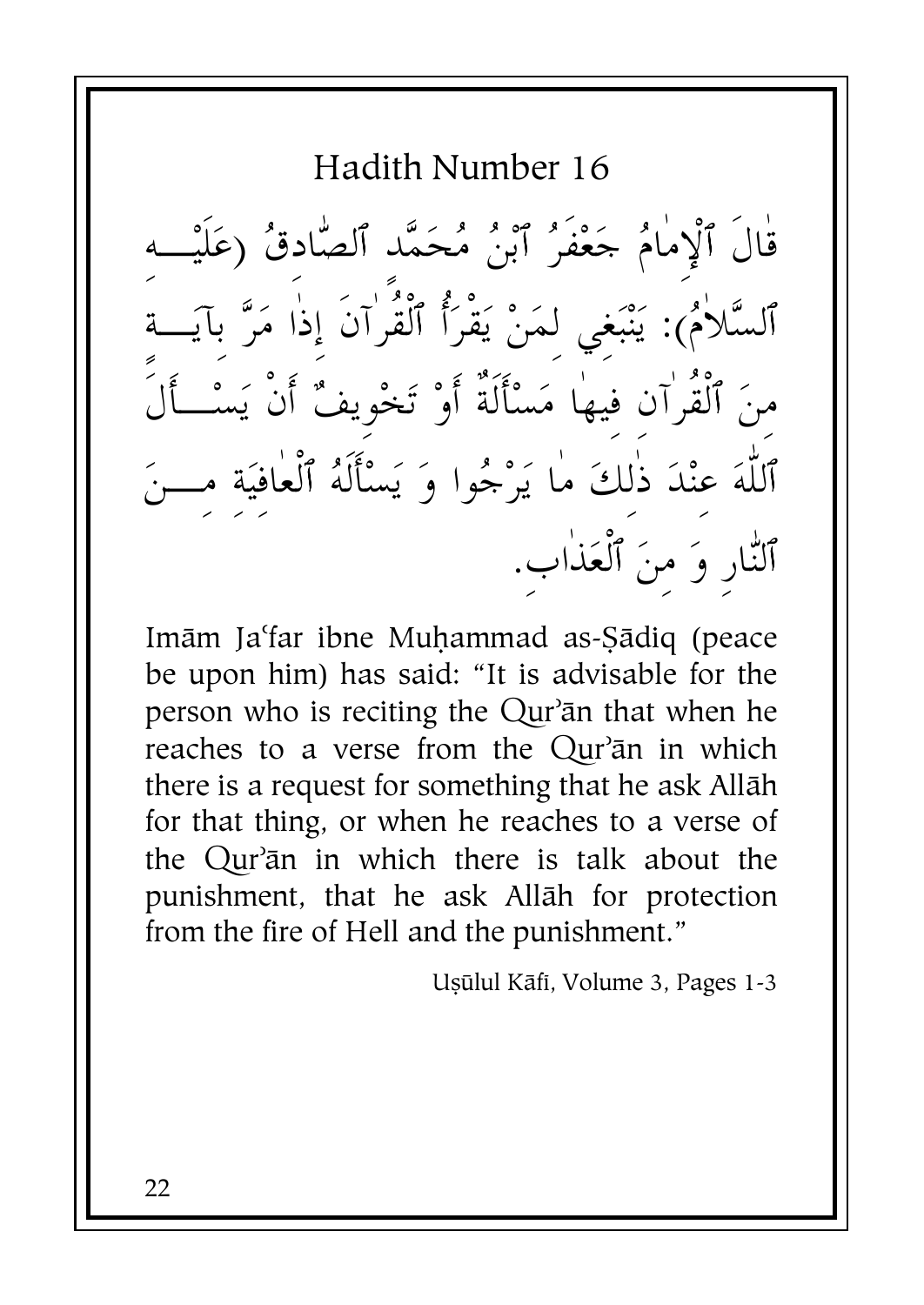Hadith Number 17 قْالَ ٱلْإِمَامُ حَعْفَرُ ٱبْنُ مُحَمَّد ٱلصَّادقُ (عَلَيْـــه ٱلسَّلاٰمُ): ثَلاَثَةُ يَشْكُونَ إلـــىً ٱللَّه عَزَّوَّجَـــلَّ مَسْجلٌ خَرٰابٌ لاٰ يُصَلَّى فيه أَهْلُهُ وَ عٰالـمٌ بَـــيْنَ جُهَّالَ وَ مُصْحَفٌ مُعَلَّقٌ قَدْ وَقَعَ عَلَيْه ٱلْغبَارُ لاَ و° وُگُم فيه.

Imām Ja'far ibne Muhammad as-Sādiq (peace be upon him) has said: "Three things will complain to Allāh, The Noble and The Grand, (on the Day of Judgement): A deserted Masjid in which the people of the town did not recite Salāt (in it); an 'Alim who was among the ignorant ones (however the people did not make use of him); and the Qur'ān which was not read and was left for dust to collect on it."

Uşülul Kāfi, Volume 2, Page 613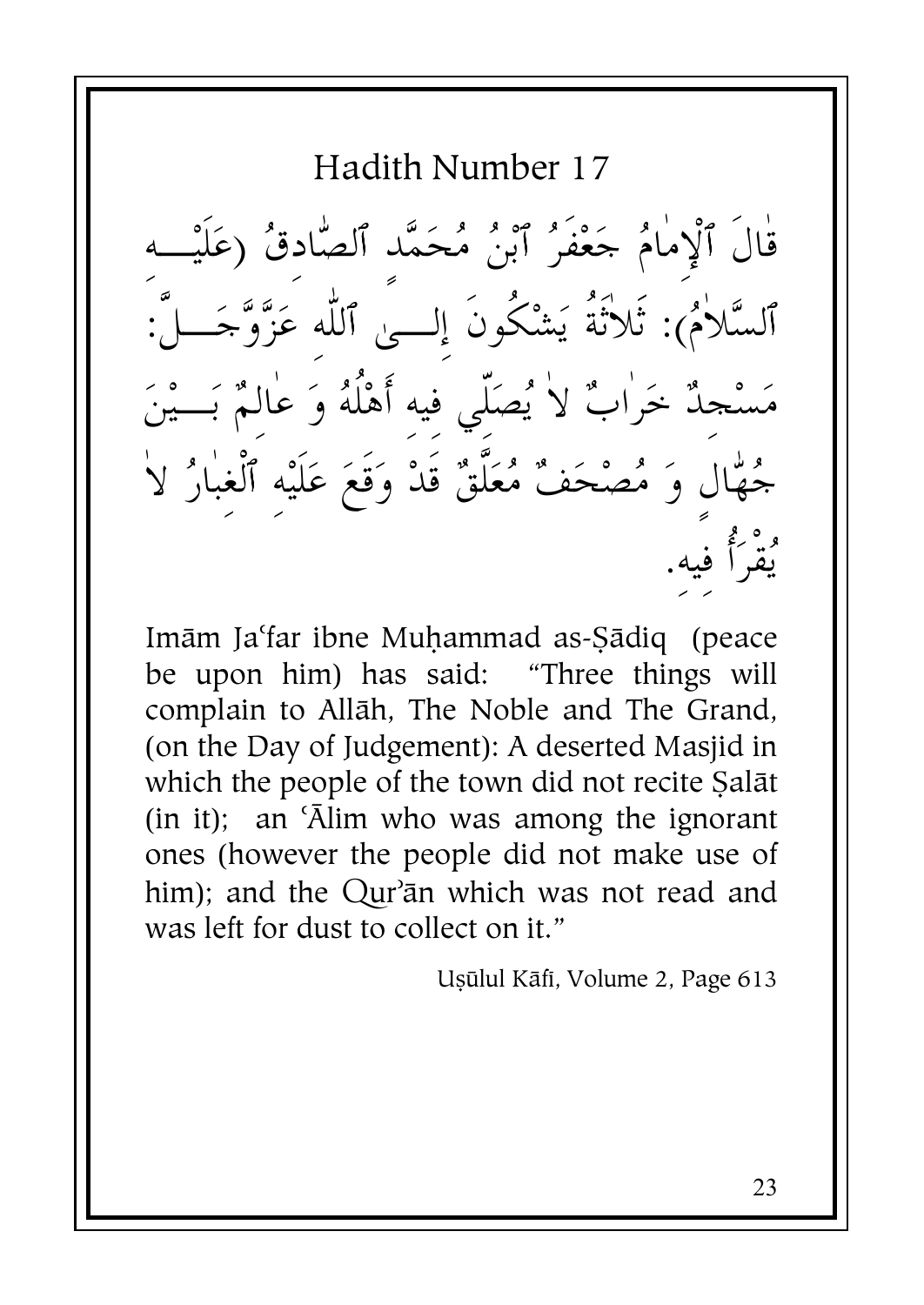Hadith Number 18

قٰالَ رَسُولُ ٱللّٰه (صَلَّىٰ ٱللّٰهُ عَلَيْه وَ آله وَسَلَّمَ): مَنْ قَرَأَ أَرْبَعَ آيٰات منْ أَوَّل سُوْرَة ٱلْبَقَرَة وَ آيَةَ ٱلْكُرْسيِّ وَ أَيَتَيْنَ بَعْدَهَا وَ ثَلاٰتَ آيٰــات مـــنْ ٱخرَهَا لَمْ يَرَ في نَفْسه وَمَاله شَيْئاً يُكْرِهُهُ وَ لاَ يقريه شَيْطانُ وَ لاٰ يَنْسَىٰ ٱلْقُرَٰانَ.

The Messenger of Allāh (blessings of Allāh be upon him and his family) has said: "Whoever recites the first four verses of Sūratul Bagarah, Ayatul Kursi (verse 255 of Sūratul Bagarah) along with the two verses which follow it (verses 256 and 257 up to Wa Hum 'Fiha Khālidūn'), and the last three verses (of this same Sūrah) will not see any bad or sorrow in his life or his wealth: Satan will not come near him; and he will not forget the Qur'ān."

Thawābul A'māl, Page 234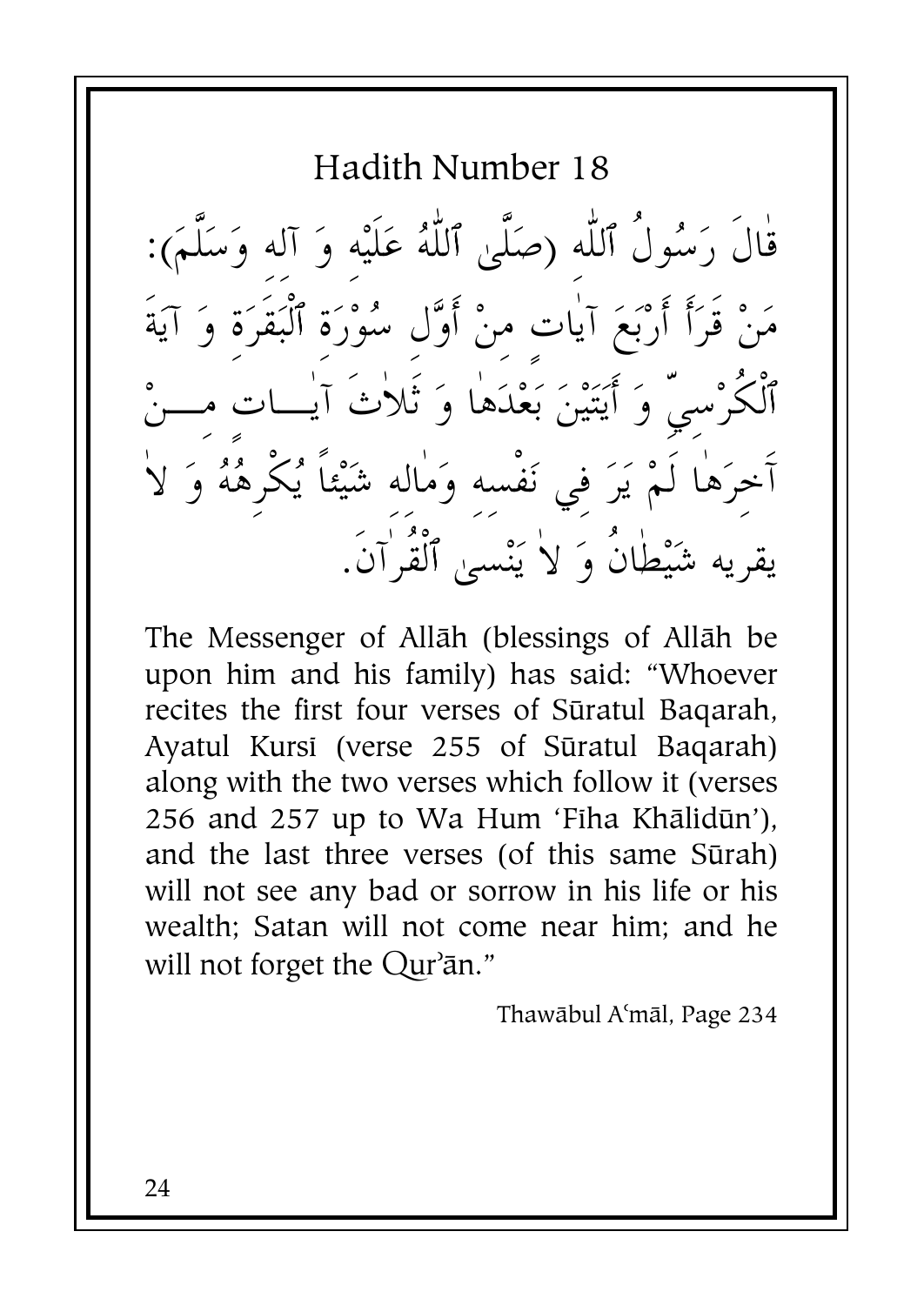Hadith Number 19 قال رَسُول ٱللَّهِ (صَلَىٰ ٱللَّهُ عَلَيْهِ وَ آلِهِ وَسَلَمَ): لكل شَيْءٍ حِليَة وَ حِليَة ٱلقـــرَآنِ ٱلصَّـــوْتُ .<br>. j .<br>ألحَسَنَ.

The Messenger of Allāh (blessings of Allāh be upon him and his family) has said: "For every thing there is an embellishment (or a decoration), and the embellishment of the Qur'ān is a good voice."

Bihārul Anwār, Volume 92, Page 190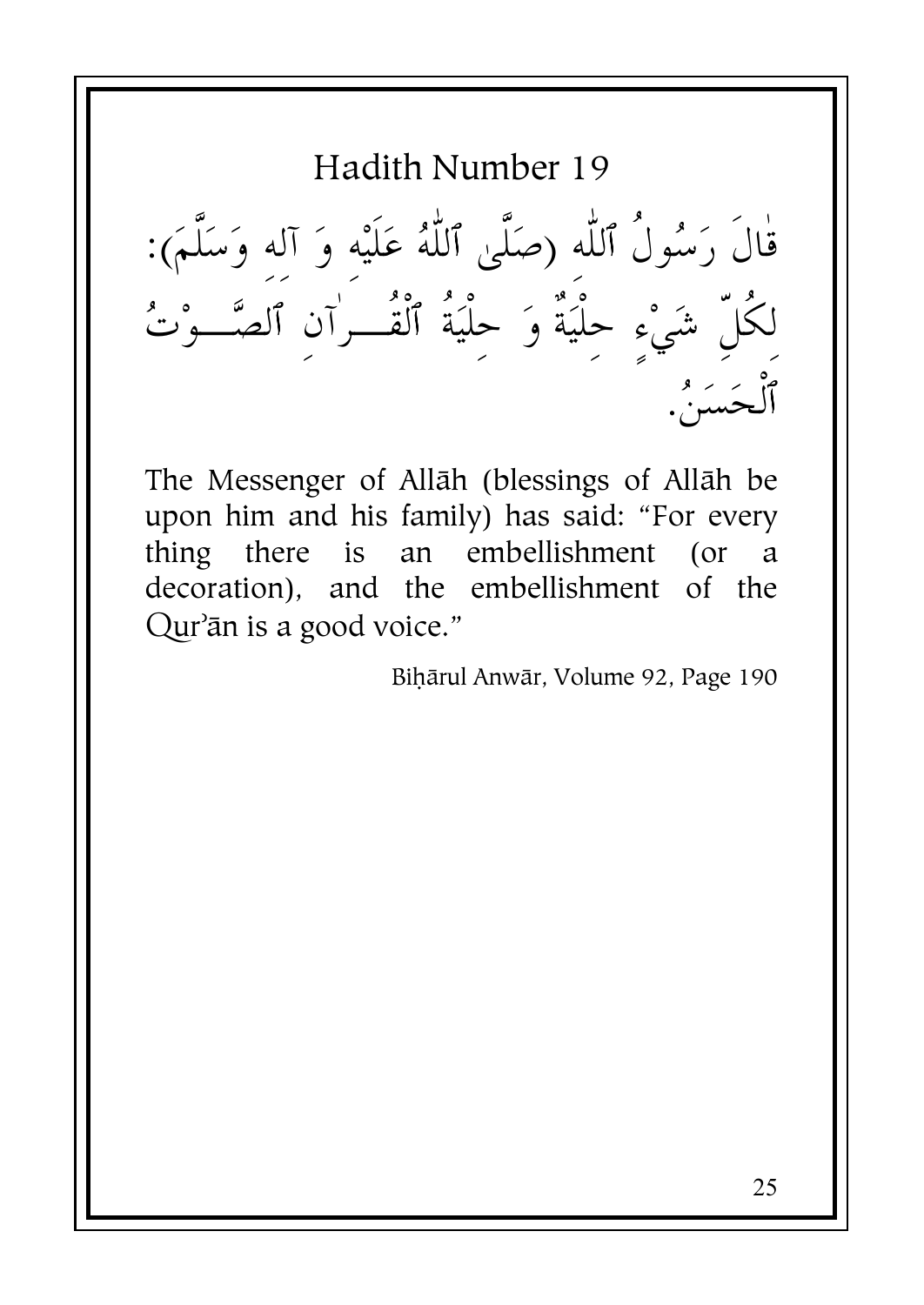Hadith Number 20 قْالَ رَسُولُ ٱللَّه (صَلَّىٰ ٱللَّهُ عَلَيْه وَ آله وَسَلَّمَ): إِنَّ هٰذَا ٱلْقُرٰآنَ هُوَ حَبْلُ ٱللَّه وَ هُوَ ٱلنُّورُ ٱلْمُبِينُ جرُكُمْ عَليٰ تلأوَته لكُــلّ حَــرْف عَشْــرَ

The Messenger of Allāh (blessings of Allāh be upon him and his family) has said: "Surely this Qur'ān is the rope of Allāh, and a manifest Light (nūr), and a beneficial cure. Therefore, busy yourselves with the recitation of it, for Allāh -The Mighty and Glorious  $-$  grants the reward of ten good deeds to you for every letter which is recited."

Bihārul Anwār, Volume 92, Page 19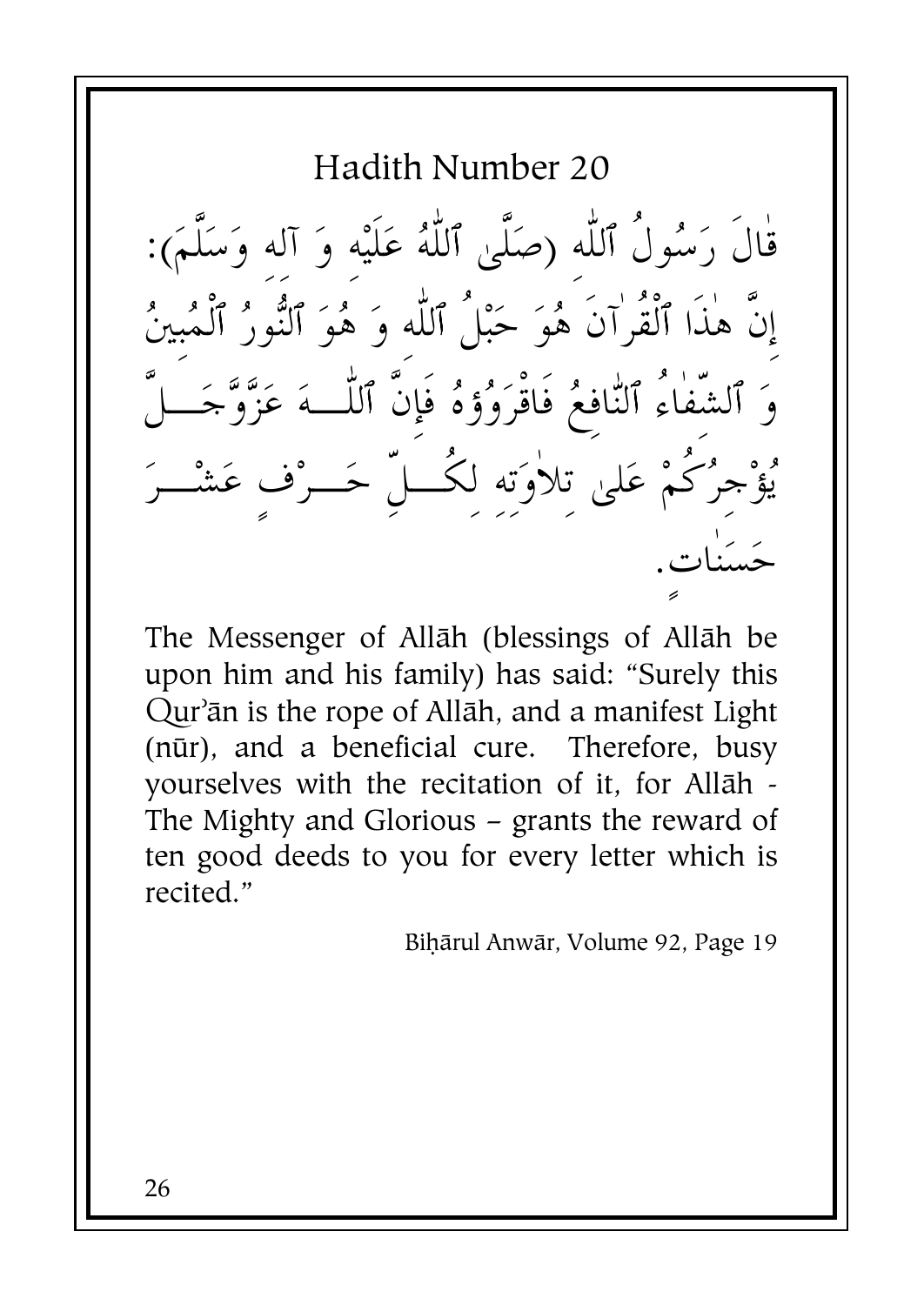Hadith Number 21 قٰالَ أَميرُ ٱلْمُؤْمِنِينَ عَليُّ ٱبْنُ أَبي طٰالب ( ٱلسَّلاٰمُ):تَعَّلَمُوا ٱلْقُرٰاَنَ فَإِنَّهُ أَحْسَنُ ٱلْحَ تَفَقَّهُوا فيه فَإِنَّهُ رَبيعُ ٱلْقُلُوب وَ ٱسْتَشْفُوا ٕ فَإِنَّهُ شفاءُ ٱلصُّدُورِ وَٱحْسنُوا تلاٰوَتَهُ فَإِنَّهُ أَنْفَـــ

Amirul Mo'minin 'Ali ibne Abi Tālib (peace be upon him) has said: "Learn the Qur'ān for it is the best of narrations, and understand it thoroughly for it is the best blossoming of the hearts. Seek cure with its' Light for it is the cure of the hearts. Recite it beautifully for it is the most beneficial of narrations."

Nahjul Balāgha, Sermon 110 (109 in some books)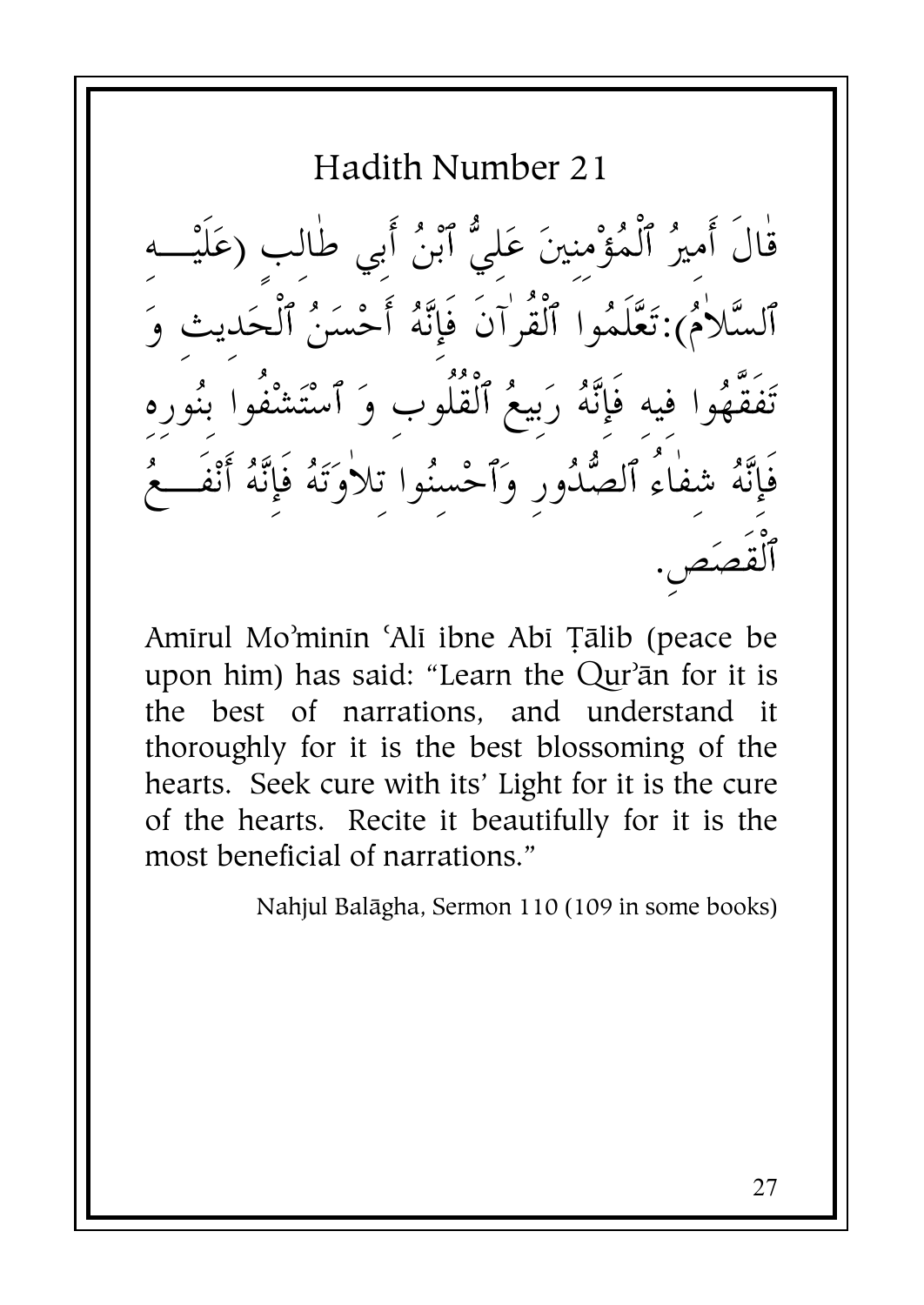Hadith Number 22

قال رَسُول ٱللَّهِ (صَلَىٰ ٱللَّهُ عَلَيْهِ وَ آلِهِ وَسَلَمَ):  $\zeta$ فإذا أَلْتَبَسَتْ عَلَيْكُمُ ٱلْفَتَنُ كَقطع ٱللَّيْلِ ٱلْمُظْلَمَ فَعَلَيْكُمْ بِالْقُرٰآنِ فَإِنَّهُ شَافِعٌ مُشَفَّعٌ وَ مُــاحَـــلٌّ مُصَدِقٌ وَ مَنْ حَعَلْهُ أَمَامَهُ قَادَهُ إِلـــى ٱلْحَنَّة وَ مَنْ حَعَلْهُ خَلْفَهُ سَاقَهُ إِلــــىٰ ٱلنَّارِ.

The Messenger of Allāh (blessings of Allāh be upon him and his family) has said: "Whenever the waves of calamities encompass you like the dark night, seek refuge with the Qur'an - for it is an intercessor whose intercession will be accepted. One who takes it as a guide, Allāh will lead that person into Heaven; and whoever disregards it or goes against it, will be lead into the Hell fire."

Fadhlul Qur'ān, Page 599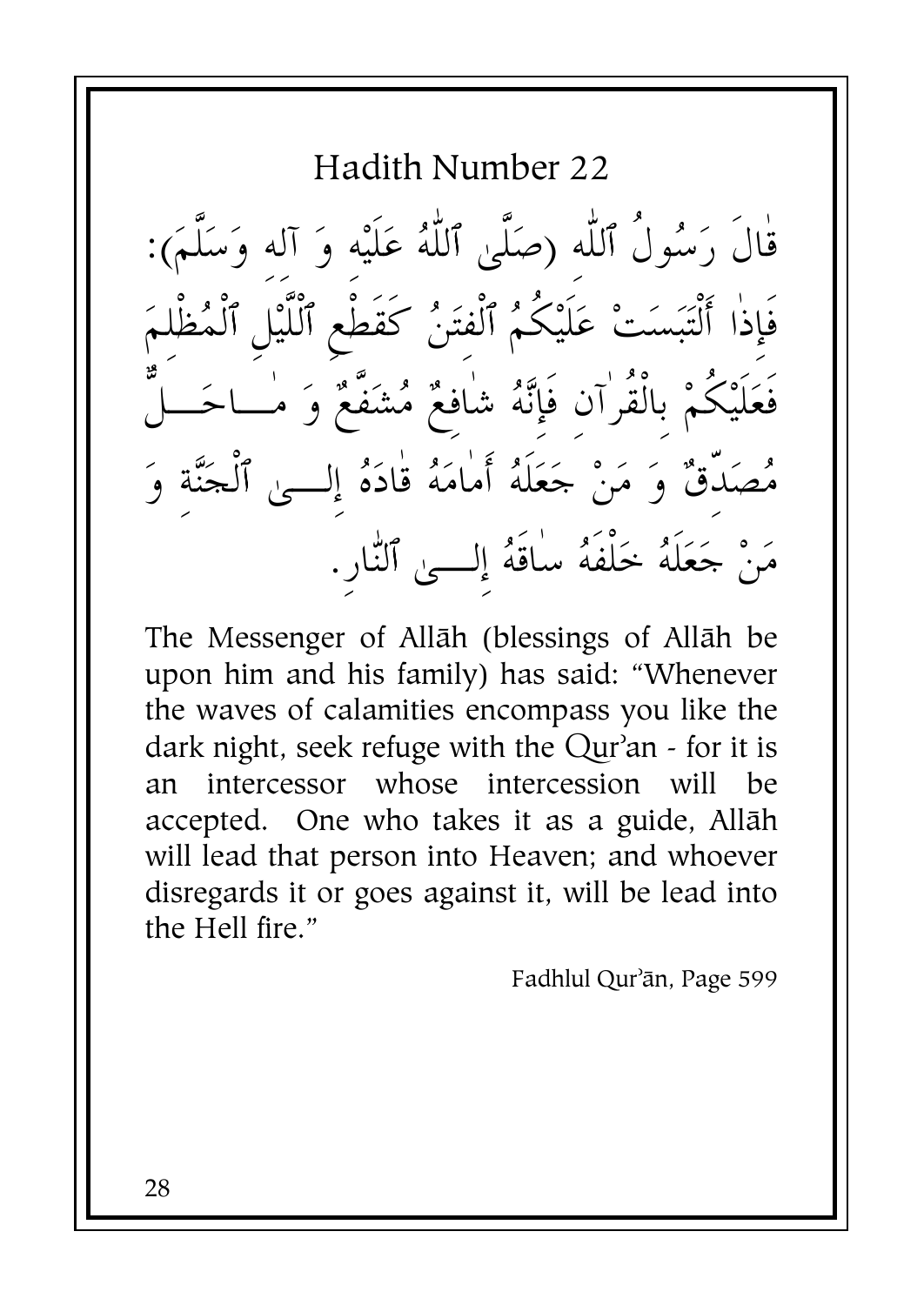Hadith Number 23

قال رَسُول ٱللَّهِ (صَلَىٰ ٱللَّهُ عَلَيْهِ وَ آلِهِ وَسَلَمَ): إقرَؤُوا ٱلقرآن ما ٱئتَلفتْ عَلَيْهِ قلوبُكمْ وَ لانَتْ عَلَيْهِ جُلودُكمْ فــإِذا ٱخْتَلفـــــتُمْ فلسْـــــتُمْ ئة گوڭو.<br>تقرؤونۇ.

The Messenger of Allāh (blessings of Allāh be upon him and his family) has said: "Recite the Qur'ān in such a way that your hearts develop a love for it and your skin becomes softened by it. However as soon as your hearts become indifferent to it (meaning that the  $Qur$ <sup> $>$ </sup>ān has no effect on you), then stop reciting it."

Mustadrakul Wasā'il, Volume 4, Page 239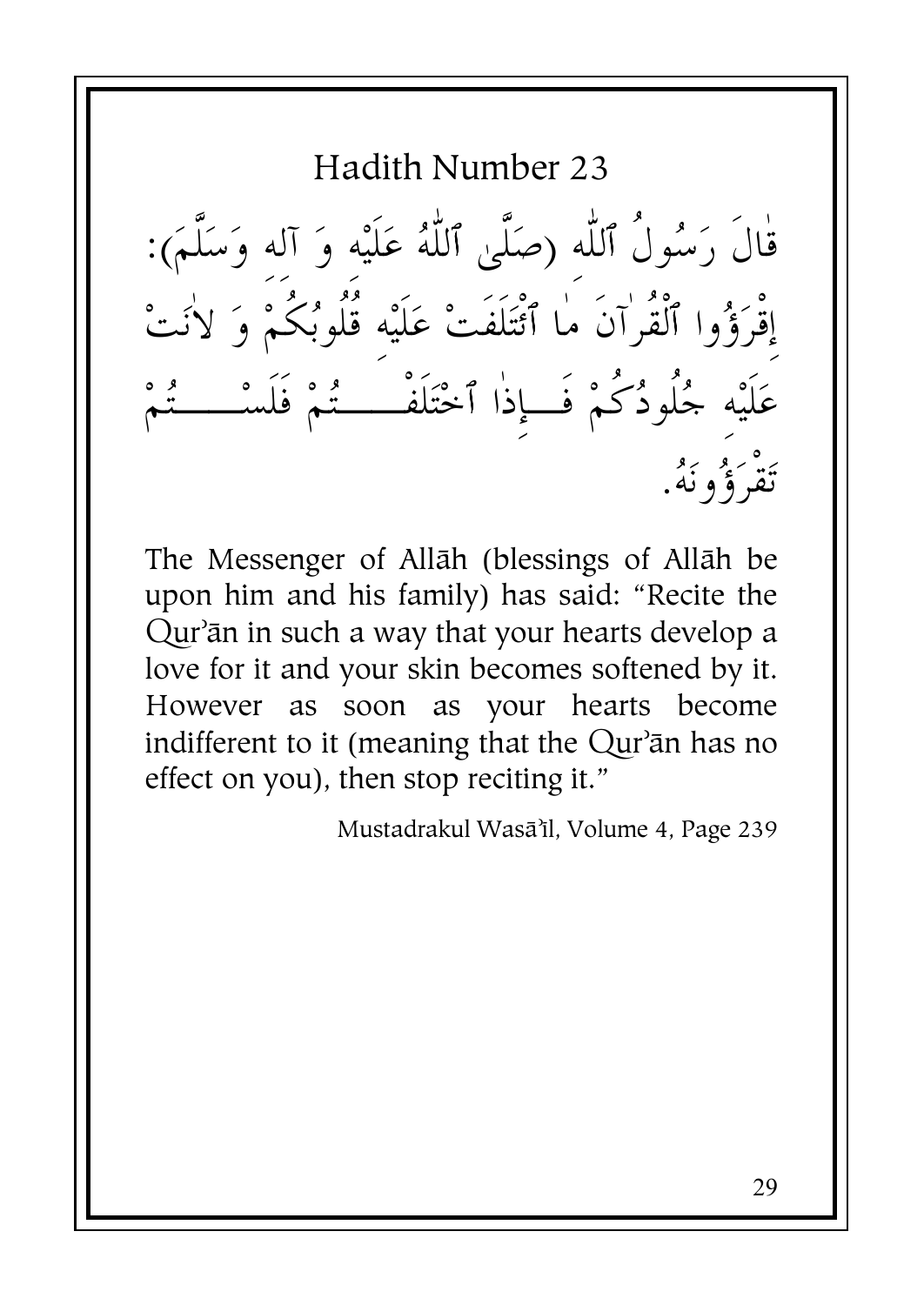Hadith Number 24  $\frac{d}{dx}$ قال إلإمامُ مُحَمَّدُ بْنُ عَلــيٍّ ٱلبـــاقِرُ (عَلَيْــهِ ٱلسَّلامُ): مَنْ حَتَمَ ٱلقرآن بِمَكَة مِـــنْ جُمْعَـــةِ إلـــىٰ حُمْعَةِ أَوْ أَكثرَ وَ خَتَمَهُ فِي يَوْمِ ٱلْجُمْعَةِ  $\sum_{i=1}^{n}$ كَتَبَ ٱللَّهُ لَهُ مِنَ ٱلْأَجْرِ وِ ٱلْحَسَناتِ منْ أَوَّل حُمْعَةِ كانَتْ فِي ٱلدَّنْيا إِلـــىٰ آجـــرِ حُمْعَـــةِ تَكُونَ فِيهَا.

Imām Muhammad ibne 'Alī al-Bāqir (peace be upon him) has said: "One who finishes the recitation of the entire Qur'an in the noble city of Makkah within the time span of one Jumu{ah (Friday) to another Jumu{ah or more than this (more than one week), but completes the  $Qur^2$ ān on the day of Jumu'ah, Allāh will write for that person the reward of good deeds from the first Jumu{ah that one came into the world, until the last Jumu'ah that one will remain alive in it."

Thawābul A'māl Page 225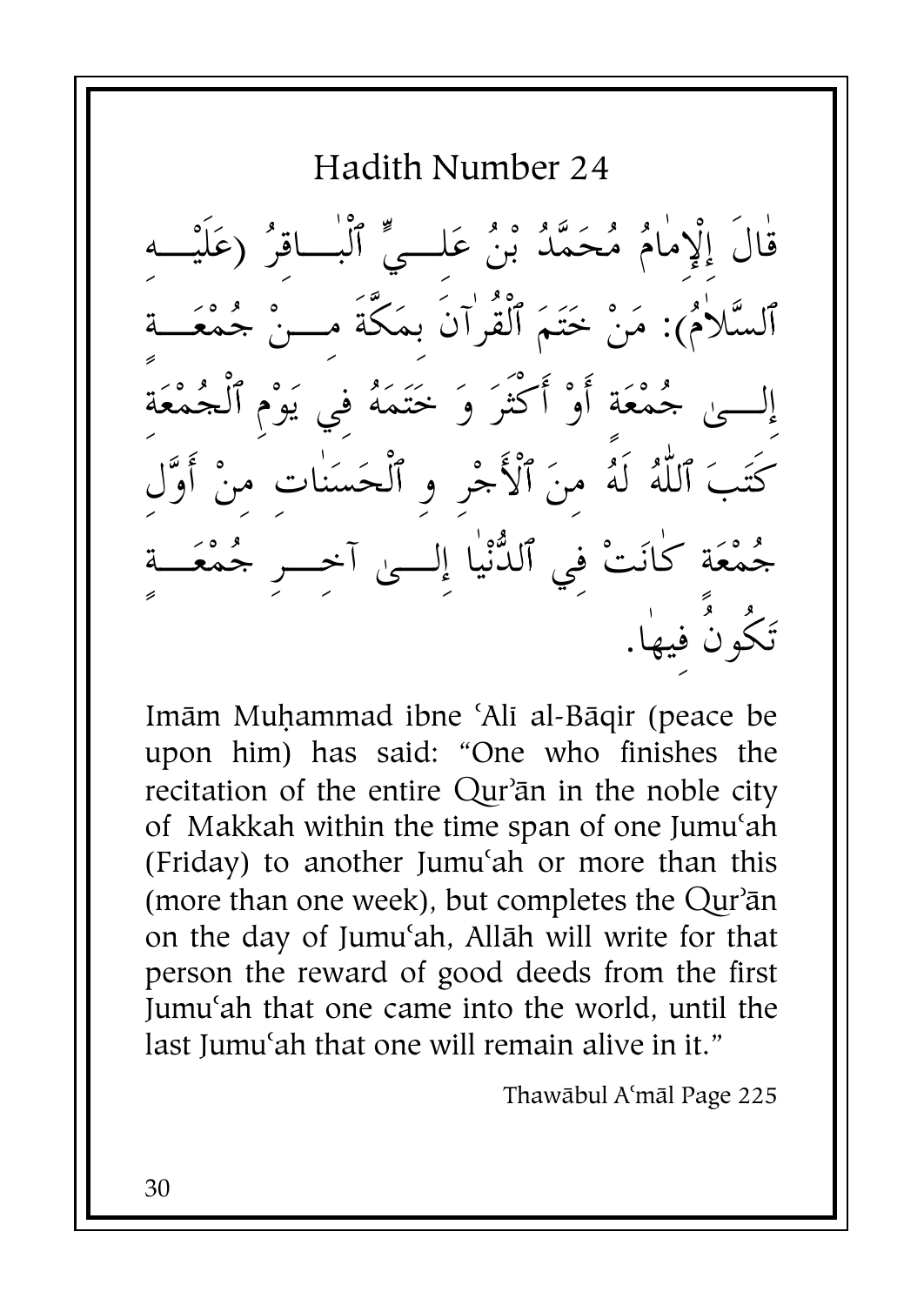قَالَ ٱلْإِمَامُ جَعْفَرُ ٱبْنُ مُحَمَّد ٱلصَّادقُ (عَلَيْـــه ٱلسَّلاٰمُ): مَنْ قَرَأَ ٱلْقُرٰآنَ كَثيراً وَ تَعٰاهَدَهُ بِمَشَقَّةَ منْ شدَّة حفْظه أَعْطاهُ ٱللَّهُ أَجْرَ هٰذَا مَرَّتَين.

Imām Ja'far ibne Muhammad as-Sādiq (peace be upon him) has said: "Allāh will reward the person who recites the Qur'ān a great deal and makes a promise with it to try and memorize it even though it may entail great difficulty, a double reward."

Thawābul A'māl Page 227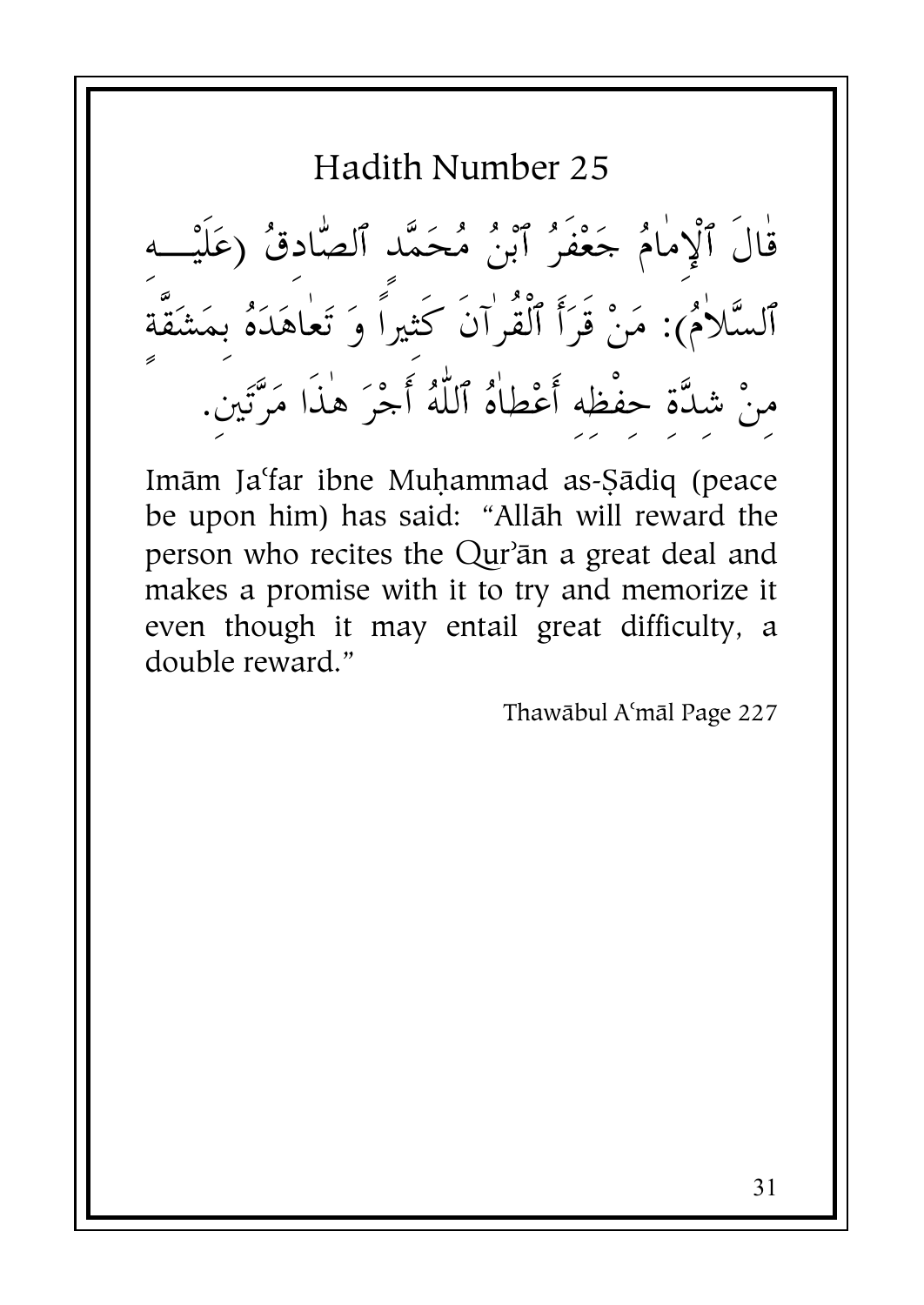Hadith Number 26

قال رَسُول ٱللَّهِ (صَلَىٰ ٱللَّهُ عَلَيْهِ وَ آلِهِ وَسَلَمَ): يُدْفعُ عَنْ مُسْتَمِعٍ ٱلقرآنِ شَرٌّ ٱلدُّنْيا وَ يُدْفعُ عَنْ قارِيء ٱلقرآنِ بَلوىٰ ٱلأخِرَةِ وَ ٱلْمُسْتَمِعَ آيَةٍ مِنْ كتاب ٱللّٰه خَيْرٌ منْ تَـــبير ذَهَباً.

The Messenger of Allāh (blessings of Allāh be upon him and his family) has said: "One who listens to the Qur'ān (while it is being recited) will be kept away from the evils of this world; and one who recites the Qur'ān will be kept away from the trials of the hereafter. And the person who listens to even one verse of the book of Allāh - this is better (for him) than possessing a mansion of gold."

Bihārul Anwār, Volume 92, Page 19

32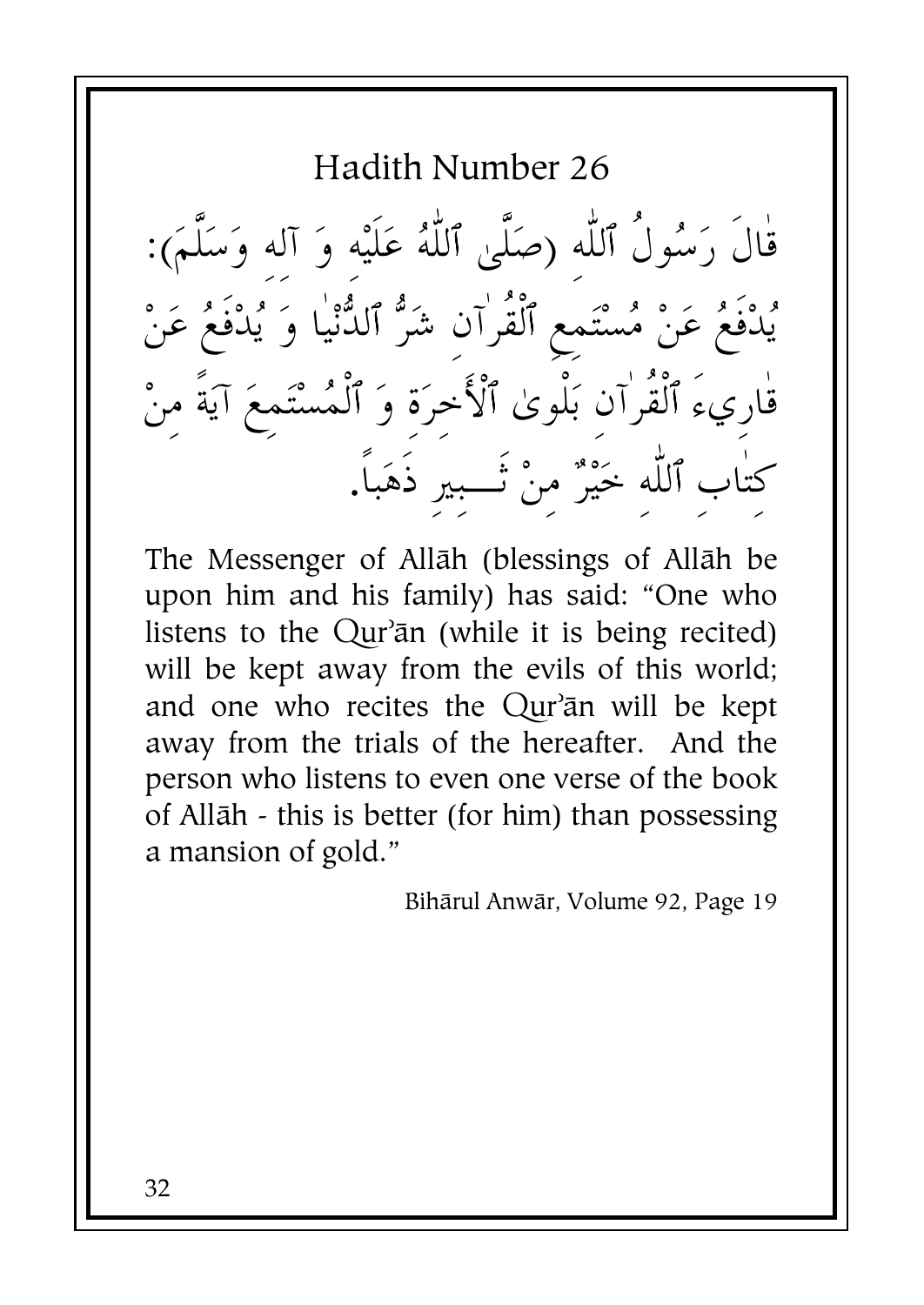قال رَسُول ٱللَّهِ (صَلَىٰ ٱللَّهُ عَلَيْهِ وَ آلِهِ وَسَلَمَ): عَدَدُ دَرَجٍ ٱلْجَنَّةِ عَدَدُ آياتِ ٱلقرآنِ (٦٢٣٦) آيَة فإِذا دَخَل صاحِبُ ٱلقرآنِ ٱلْحَنَّةِ قِيلٍ لَـــهُ: إِرْقًا وَٱقْرَأْ لِكُلِّ آيَةٍ دَرَجَةً فَلاَ تَكَـــونَ فَـــوْقَ حَافظ ٱلقرآنِ دَرَجَة.

The Messenger of Allāh (blessings of Allāh be upon him and his family) has said: "The number of levels (stages) in Heaven is (equivalent to) the number of verses in the  $Qur^2$ ān (6236). Thus, when a recitor of the  $Qur$ <sup> $2\pi$ </sup>n enters into Heaven, it will be said to him: 'Go up one level for every verse that you can recite.' Thus, no one will be in a higher level than the one who has memorized the entire  $Qur^2$ ān."

Bihārul Anwār, Volume 92, Page 22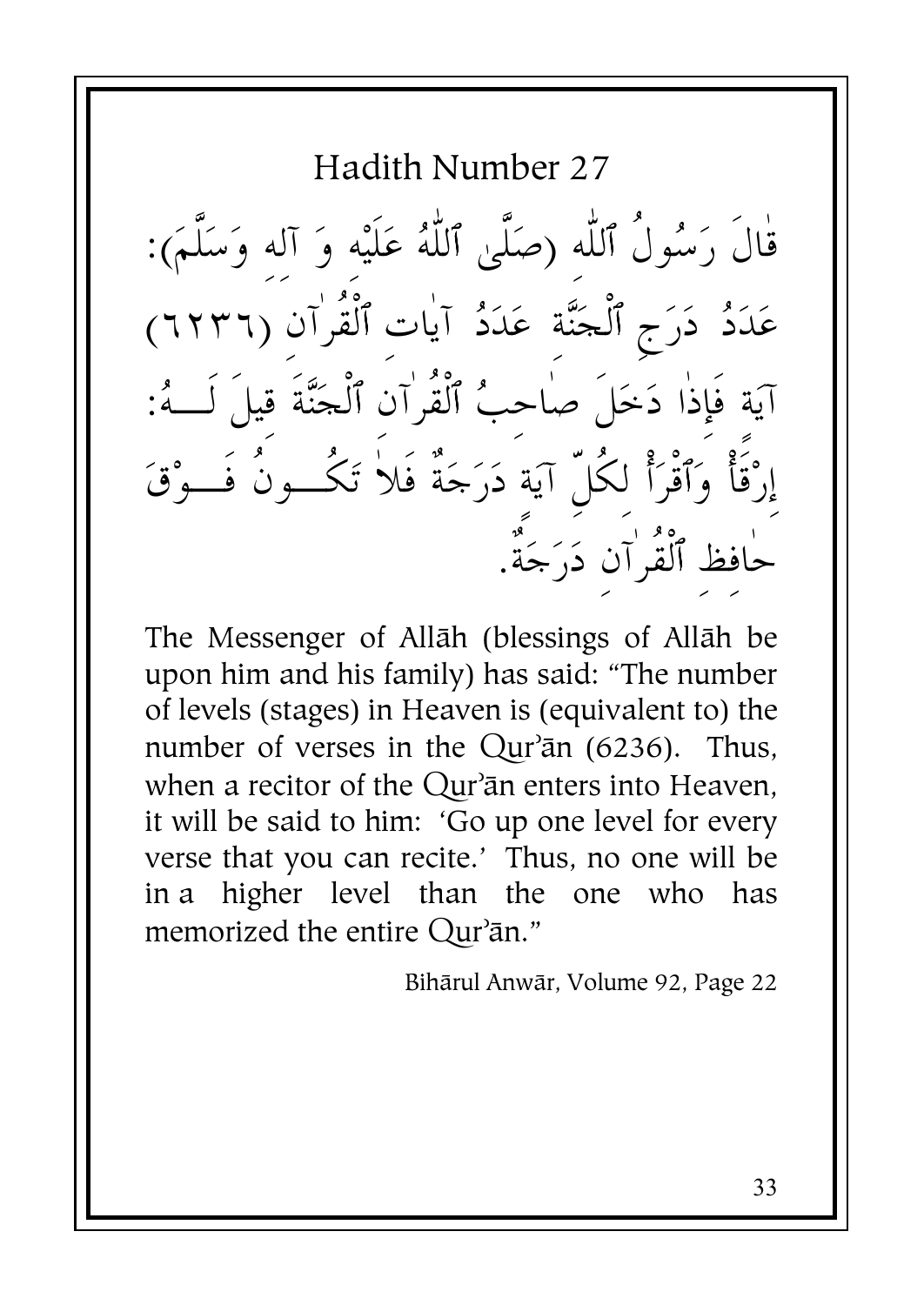قٰالَ أَميرُ ٱلْمُؤْمنِينَ عَلَيُّ ٱبْنُ أَبِي طٰالب (عَلَيْـــهِ<br>ٱلسَّلاٰمُ): إقْرَؤُوا ٱلْقُرٰاَنَ وَٱسْتَظْهِرُوهُ فَإِنَّ ٱللَّـــهَ تَعٰالـــىٰ لاٰ يُعَذَّبُ قَلياً وَعْيَ ٱلْقُرٰآن.

Amirul Mo'minin 'Ali ibne Abi Tālib (peace be upon him) has said: "Recite the Qur'ān and seek assistance from it for surely Allāh, the Most High, will not punish one who has memorized the Qur'an (and has it within one's heart)."

Bihārul Anwār, Volume 92, Page 19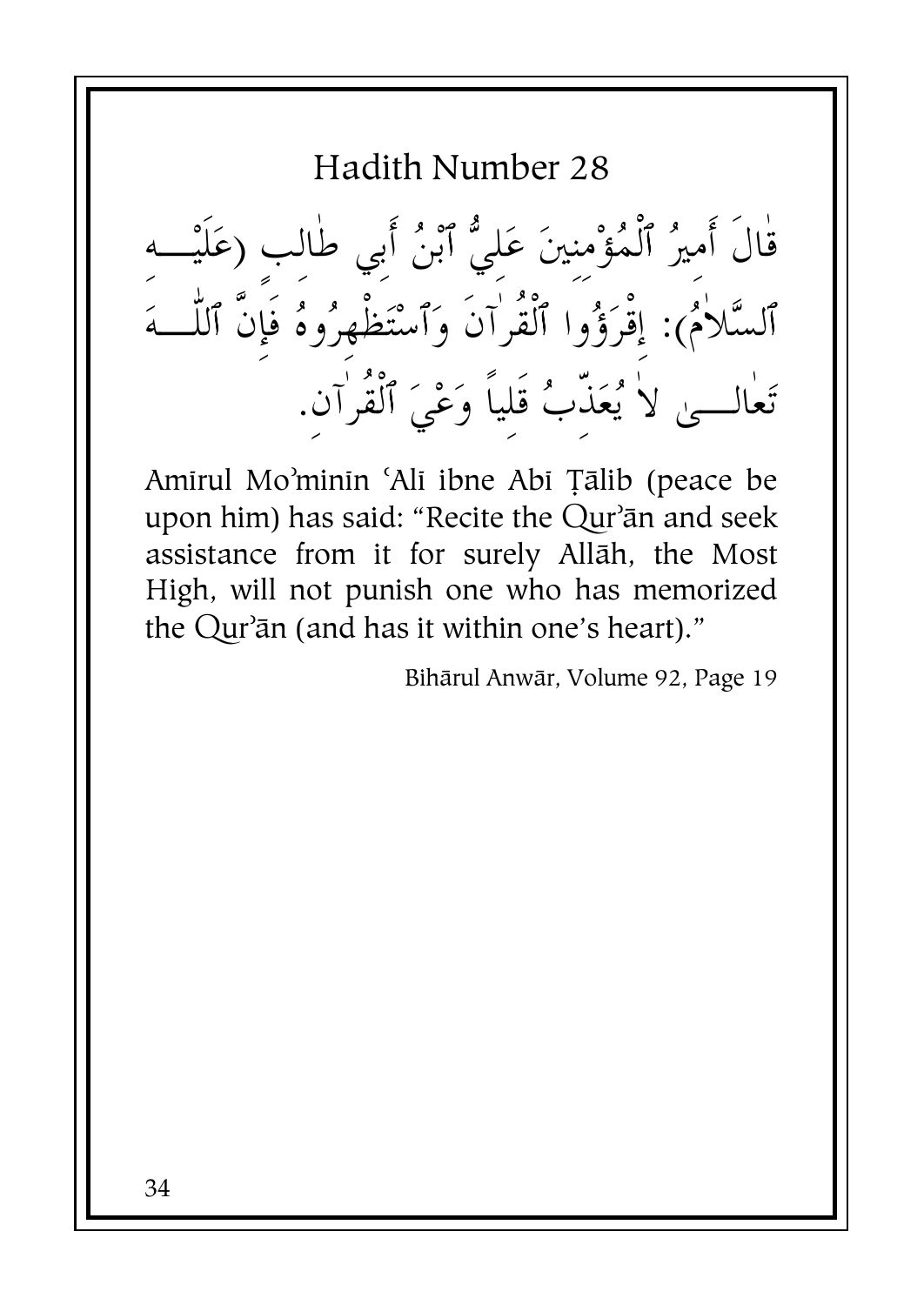Hadith Number 29 قٰالَ أَميرُ ٱلْمُؤْمنينَ عَليُّ ٱبْنُ أَبي طٰالب (عَلَيْــ ٱلسَّلاٰمُ): مَنْ قَرَأَ مائَةَ آيَة منَ ٱلْقُرٰآن مَـــنْ أَيّ ٱلْقُرٰآنَ شٰاءَ ثُمَّ قٰالَ سَبْعَ مَرّْات: ((يٰا أَللَّٰهُ)) فَلَوْ دَعَا عَلــي ٱلْصَخْرَة لَقَلَعَهَا إِنْشَاءَ ٱللَّهُ.

Amirul Mo'minin 'Ali ibne Abi Tālib (peace be upon him) has said: "A person who recites 100 verses from anywhere in the Qur'an and then says: 'Yā Allāh' seven times, if he wanted to remove a huge boulder (from the ground), he would be able to do so with the permission of Allāh."

Thawābul A'māl, Page 233

35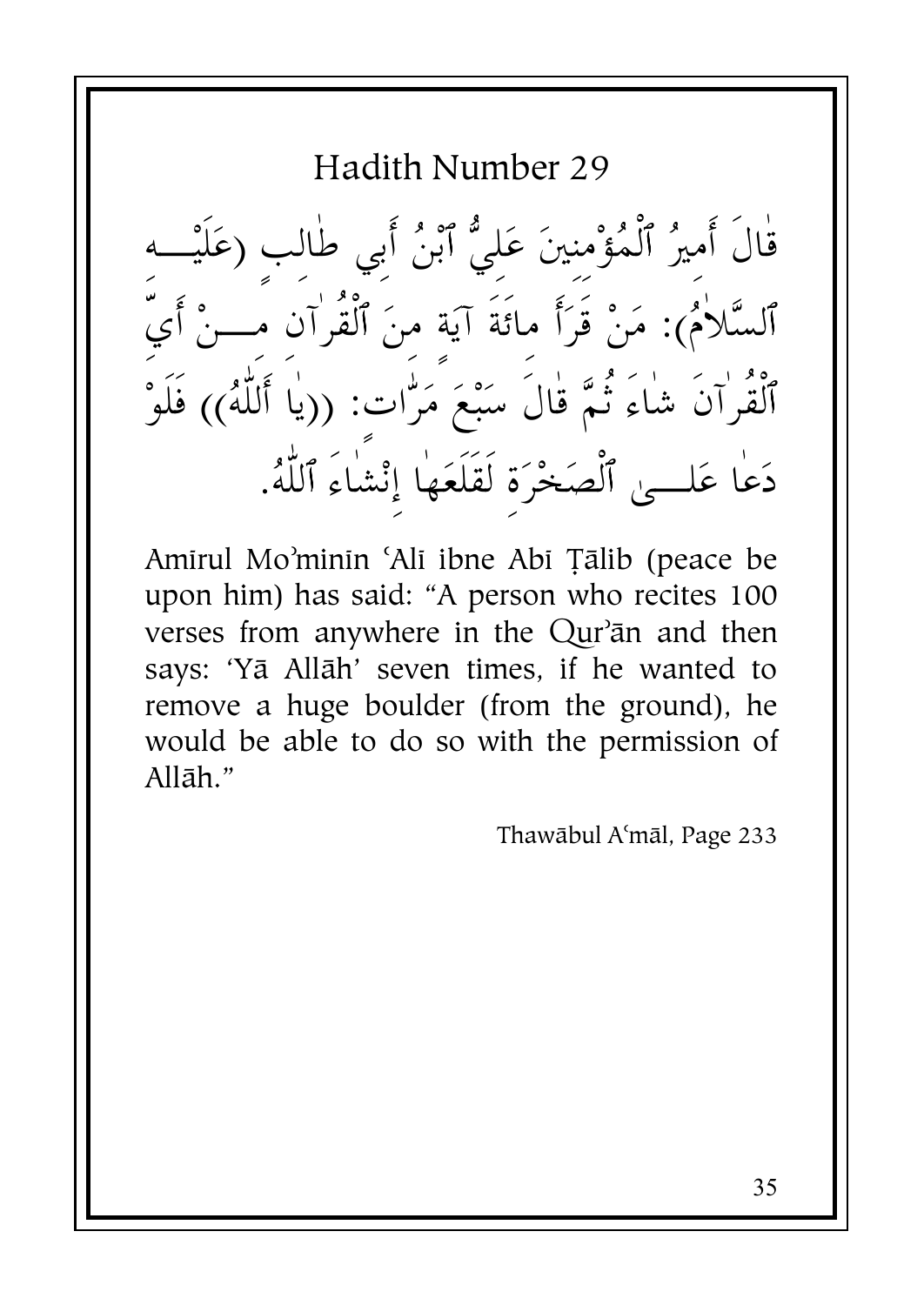Hadith Number 30 قال رَسُول ٱللَّهِ (صَلَىٰ ٱللَّهُ عَلَيْهِ وَ آلِهِ وَسَلَمَ): إذا أَرَدَتُمْ عَيْشَ ٱلسُّعَداءِ وَ مَوْتَ ٱلشُّـــهَداءِ وَ ٱلنَّحاة ۖ يَوْمَ ٱلْحَسْرَةِ وَ ٱلظِلْ ۖ يَوْمَ ٱلْحُـــرُورِ وَ ٱلْهُدىٰ يَوْمَ ٱلضَّلالةِ فأَدْرُسُوا ٱلقرآن فإنَّهُ كلامُ ٱلرَّحْمَنِ وَ حِرْزٌ مِنَ ٱلشَّيْطَانِ وَ رُجْحَانٍ فِـــيِ ٱلْمِيْزِانِ.

The Messenger of Allāh (blessings of Allāh be upon him and his family) has said: "If you want ease and success in this world, the death of a martyr, to be saved on the Day of Loss, a shade on the Day of the burning Qiyamat, and guidance on the Day of going astray, then take lessons from the Qur'an. Surely it is the word of the Merciful, a protection from the Satan, and one of the most weightiest of things for the scale of (good) deeds (on the Day of Judgement)."

Jāmi'ul Akhbār, Page 78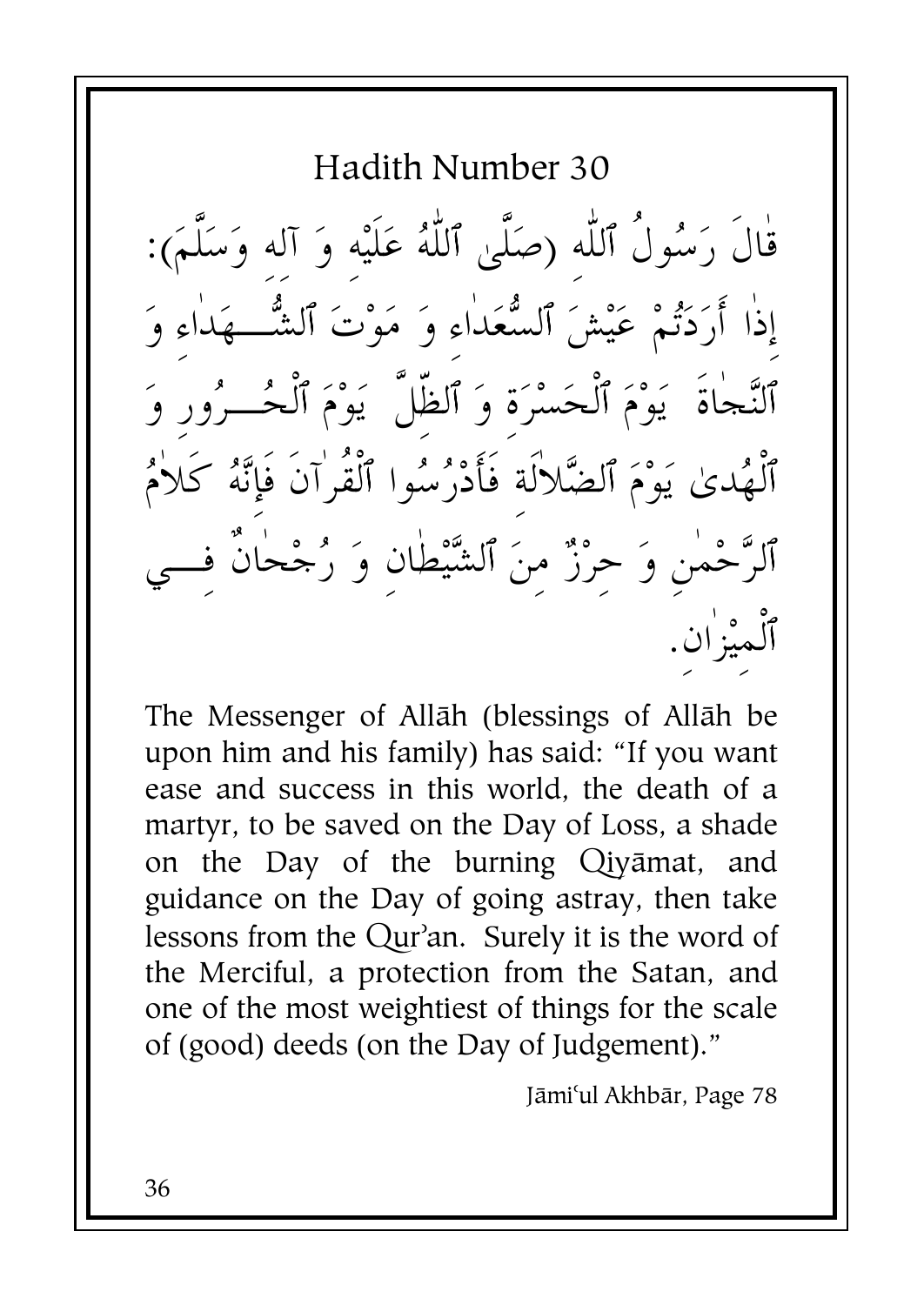Hadith Number 31

قال رَسُول ٱللَّهِ (صَلَىٰ ٱللَّهُ عَلَيْهِ وَ آلِهِ وَسَلَمَ): إن قراءة ٱلقرآن كفَّارَة للذُّنوب وَ ستْرٌ فـــي <u>ا</u>  $\sum_{i=1}^{n}$ ٱلنَّارِ وَ أَمَانَ مِنَ ٱلْعَذَابِ وَ يَنْـــــزِل عَلــــــى صَاحِبِهِ ٱلرَّحْمَةِ وَ يَسْتَغْفِرُ لَـــهُ ٱلْمَلائكـــةِ وَ ٱشْتٰاقَتْ إِلَيْهِ ٱلْحَنَّةُ وَ رَضِيَ عَنْهُ ٱلْمَوْلـــى.

The Messenger of Allāh (blessings of Allāh be upon him and his family) has said: "Surely the recitation of the  $\text{Qur}$ <sup> $\text{an}$ </sup> is an atonement for the sins, a covering (protection) from the Hell Fire, and a safety from the punishment. Mercy will descend upon the recitor, the Angels will seek forgiveness for him, Heaven will long for that person, and his Master (Allāh) will be pleased with him."

Bihārul Anwār, Volume 93, Page 17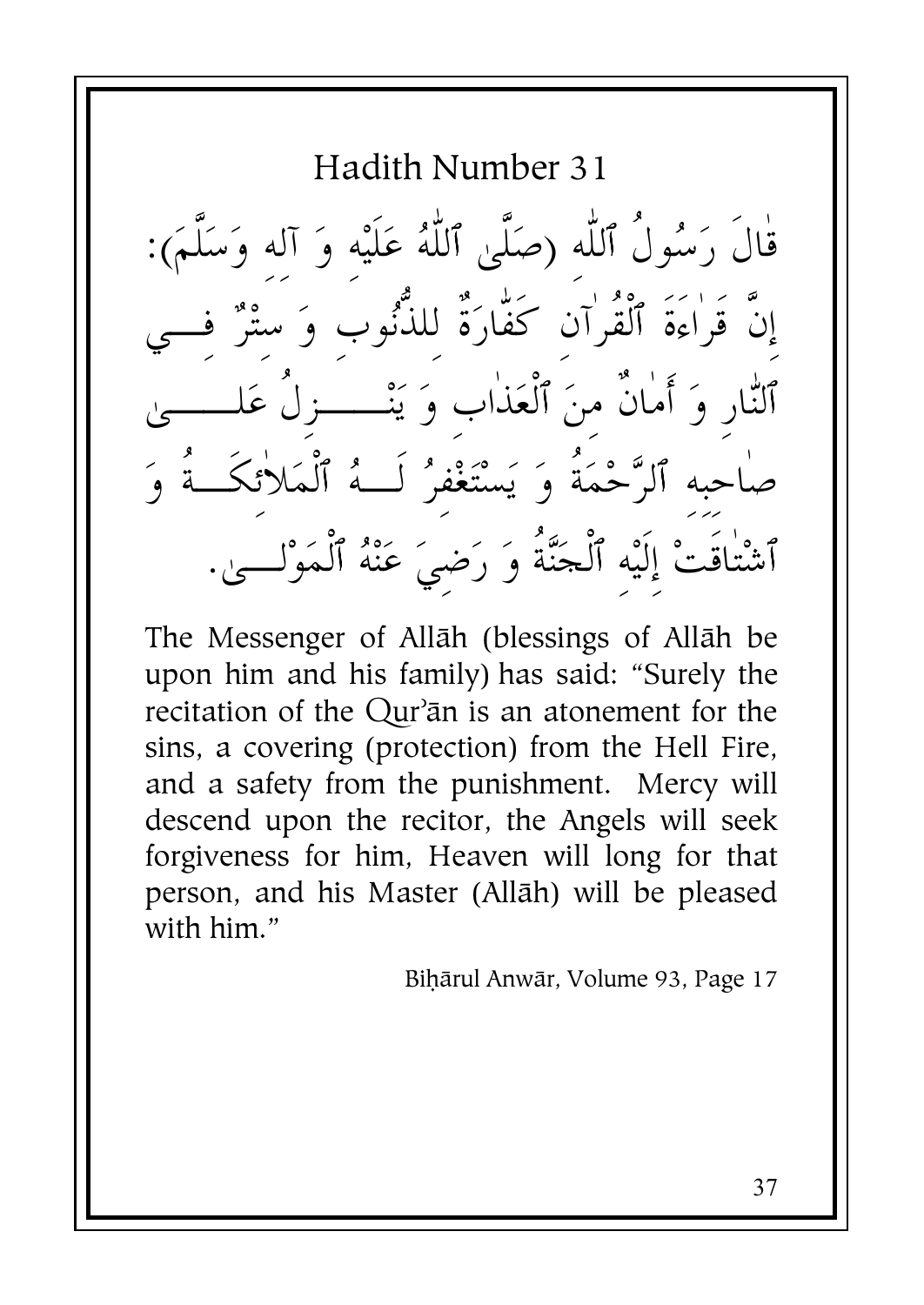Hadith Number 32

قال رَسُول ٱللَّهِ (صَلَىٰ ٱللَّهُ عَلَيْهِ وَ آلِهِ وَسَلَمَ): أَهْل ٱلقرآنِ فِي أَعْلَىٰ دَرَجَةٍ مِنَ ٱلْأَدَمِيينَ مـــا خَلا ٱلنَّبِيينَ وَ ٱلْمُرْسَلِينَ. فلا تَسْتَضْعِفُوا أَهْـــل ٱلقرآنِ وَ حُقوقهُم فإن لهُمْ مِنَ ٱللَّهِ لَمَكَانَا.

The Messenger of Allāh (blessings of Allāh be upon him and his family) has said: "The people of the Qur'an (those who recite and those who memorize the  $Qur^2$ an) will be in the highest level (in Heaven) from amongst all of the people with the exception of the Prophets and Messengers. Thus, do not seek to degrade the people of the Qur'ān, nor take away their rights, for surely they have been given a high rank by Allāh."

Thawābul A'māl, Page 224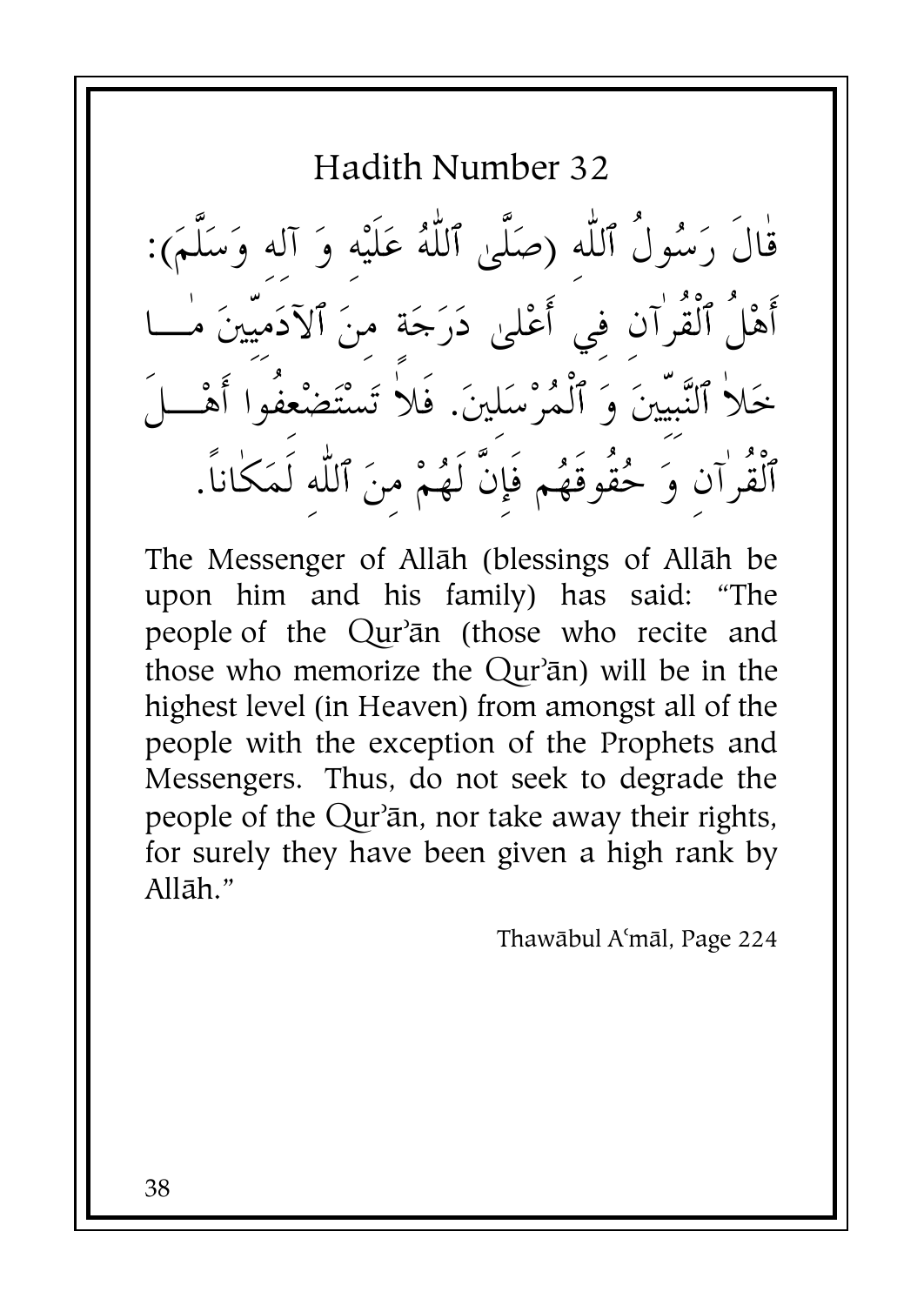Hadith Number 33 قٰالَ ٱلْإِمٰامُ عَليُّ بْنُ مُحَمَّـــد ٱلنّٰـــاقِرُ (عَاَ ٱلسَّلاٰمُ): إنَّ كتابَ ٱللَّٰه أَصْدَقَ ٱلْحَــديثَ أَحْسَنُ ٱلْقَصَصِ وَ قَالَ ٱللَّهُ تَعَالـــــىٰ: قُرئَ ٱلْقُرٰآنُ فَاسْتَمعُوا لَهُ وَ أَنْصِــتُوا لَعَلَّكُــ ثرْ حَمُونَ﴾

Imām Muhammad ibne 'Alī al-Bāgir (peace be upon him) has said: "Surely the Book of Allāh is the most truthful of all narrations, and the best of all stories, and Allāh has said: «And when the Qur'ān is being recited, then listen to it and remain silent so that perhaps mercy may be shown to you.<sup>y</sup>" [Sūratul A'rāf (7), Verse 204]

Uşülul Kāfi, Volume 3, Page 422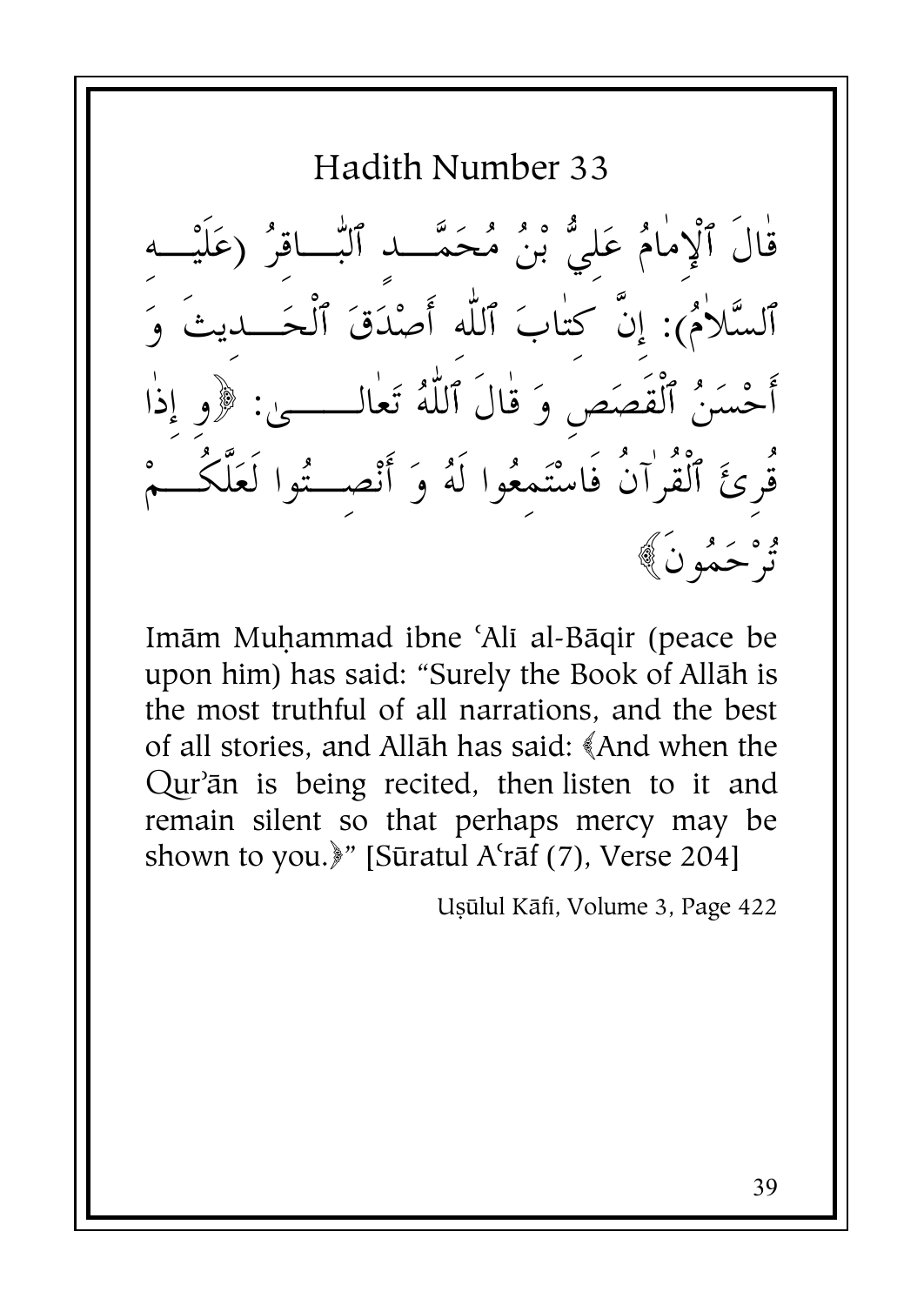Hadith Number 34 قال ٱلْإِمامُ مُحَمَّدُ بْنُ عَلِـــيٍّ ٱلبـــاقِرُ (عَلَيْـــهِ ٱلسَّلامُ): مَنْ قرَأَ ٱلقرآن قائِما فِي صَلاتِهِ كَتَبَ ٱللَّهُ لَهُ بِكُلِّ حَرْفٍ مِائَةٍ حَسَنَةٍ وَ مَنْ قَرَأَهُ فِي J صلاته حالسا كتَبَ ٱللَّهُ لـــهُ بكـــل حَـــرْف خَمْسِينَ حَسَنَةٍ وَ مَنْ قَرَأَهُ فِي غَيْرَ صَلاتِهِ كَتَبَ ٱللَّهُ لَهُ بِكُلِّ حَرْفٍ عَشْرَ حَسَناتٍ.

Imām Muhammad ibne 'Alī al-Bāqir (peace be upon him) has said: "Anyone who recites the Qur'ān while standing in his Salāt, Allāh will record one hundred good deeds (in that person's book) for every letter that is recited; and anyone who recites the  $\text{Qur}$ <sup> $\text{a}$ </sup> while sitting in his Sal $\text{a}$ t, Allāh will record fifty deeds (in that person's book) for every letter recited; and one who recites it (the Qur'ān) in other than his Salāt, Allāh will record ten good deeds for every letter that one recites."

Thawābul A'māl, Page 227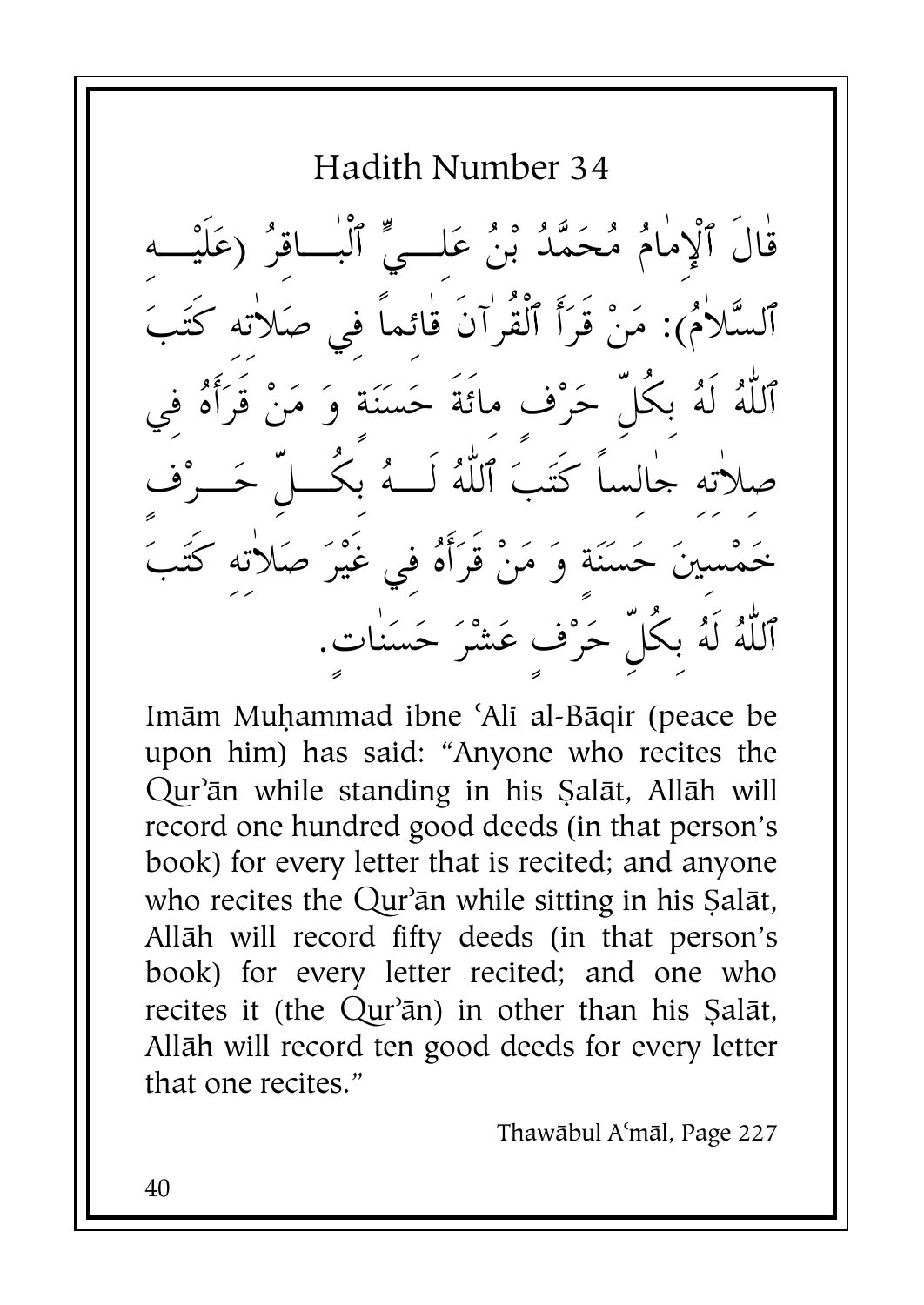Hadith Number 35

قال رَسُول ٱللَّهِ (صَلَىٰ ٱللَّهُ عَلَيْهِ وَ آلِهِ وَسَلَمَ): إجْعَلوا لِبُيُوتِكُمْ نَصِيباً مِنَ ٱلقرآنِ، فإن ٱلبَيْتَ  $\int$ ٱلذي قرَأ فيه ٱلقرآن تَيَسَّرَ عَلـــىٰ أَهْلِهِ، وَ كثرَ -خَيْرُهُ وَ كَانَ سُكَانُهُ فِي زِيَادَةٍ.

The Messenger of Allāh (blessings of Allāh be upon him and his family) has said: "Place a portion (of goodness) from the Qur'ān in your homes, for surely ease will come to the people of that house in which the Qur'an is read, goodness will increase, and the inhabitants (of that house) will be given excess bounties."

Wasā'ilush Shi'a, Volume 4, Page 85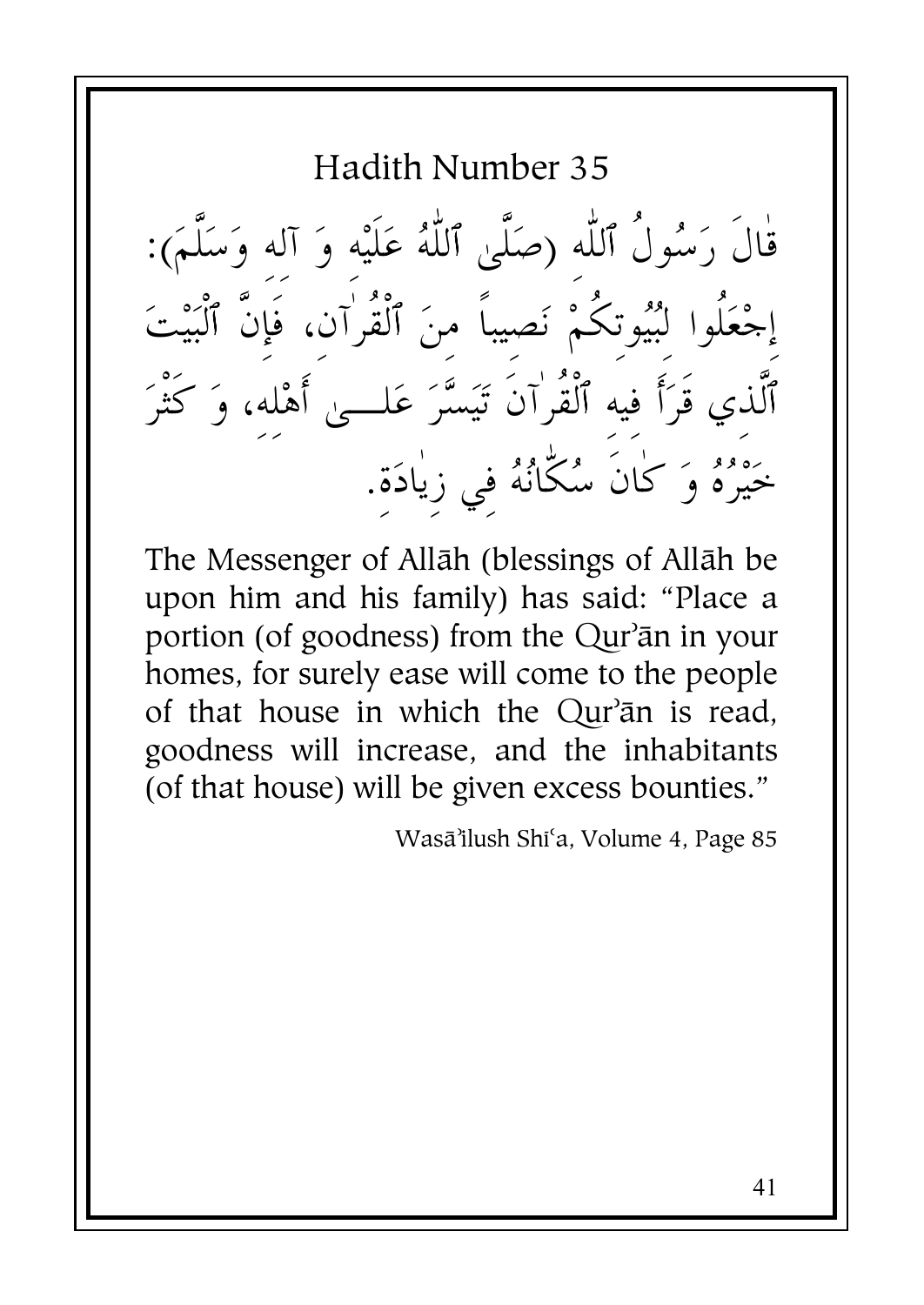قْالَ ٱلْإِمَامُ عَلِيُ بْنُ ٱلْحُسَينِ (عَلَيْهِ ٱلسَّـــلاَمُ):<br>آياتُ ٱلْقُرٰاَنِ خَزٰائِنٌ فَكُلَّمَا فَتَحَتْ خَزٰانَةٌ يَنْبَغِي لَكَ أَنْ تَنْظُرَ ما فيها.

Imām 'Alī ibne al-Husain (peace be upon him) has said: "The verses of the Our'an are treasures, and every time a treasure is opened up, it is desirable that you look at what is inside  $it$ "

Ușulul Kāfi, Volume 2, Page 609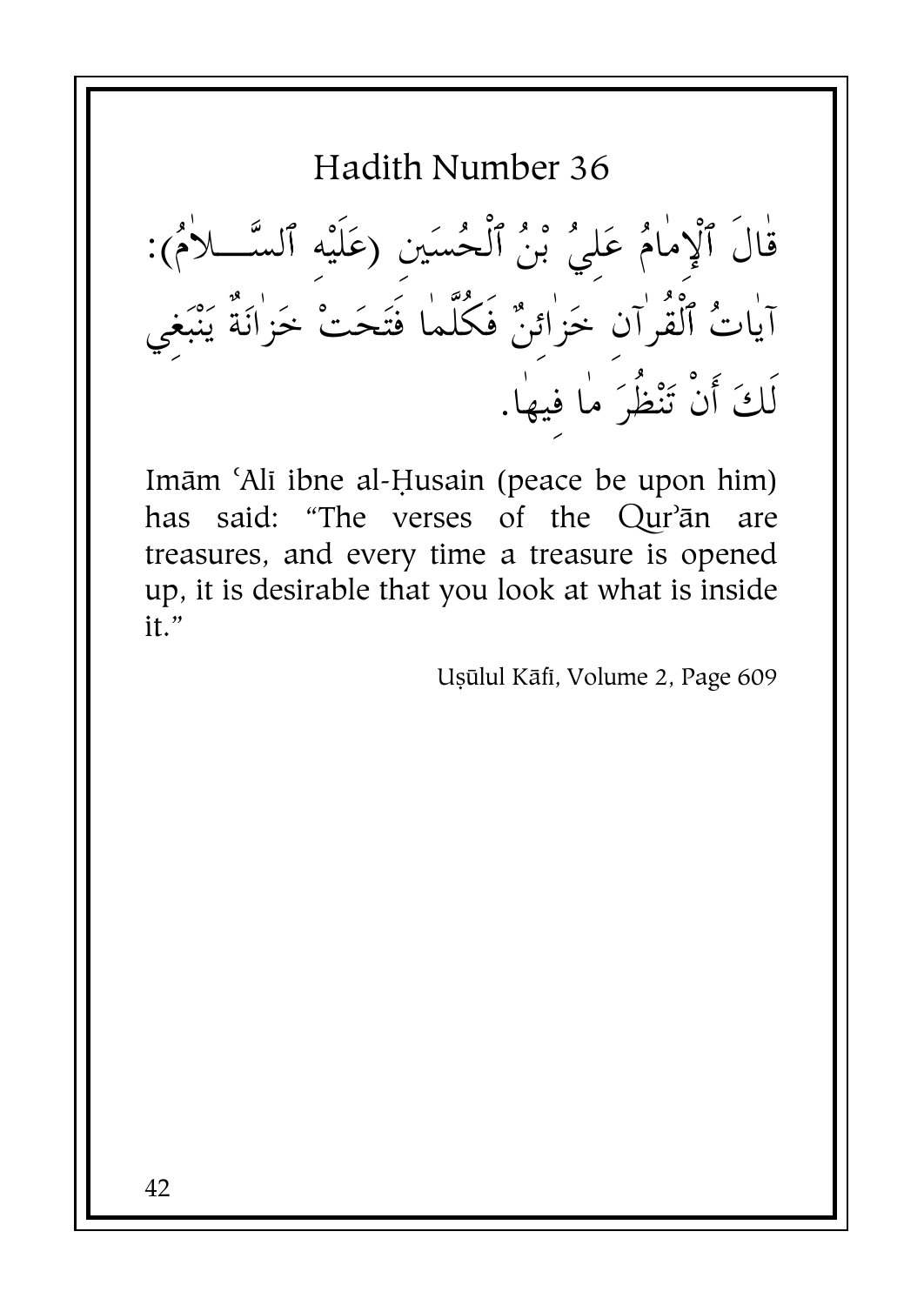قْالَ ٱلْإِمْامُ جَعْفَرُ ٱبْنُ مُحَمَّد ٱلصَّادقُ (عَلَيْـــه<br>ٱلسَّلامُ): أَلْحَافِظُ لِلْقُرانِ ٱلْعَامِلُ بِهِ مَعَ ٱلسَّفَرَةِ<br>ٱلْكِرٰامَ ٱلْبَرَرَةِ.

Imām Ja'far ibne Muhammad as-Şādiq (peace be upon him) has said: "One who protects the Qur'ān and acts upon it as well, will be with the noble, devoted Angels on the Day of Judgement."

Uşülul Kāfi, Volume 2, Page 603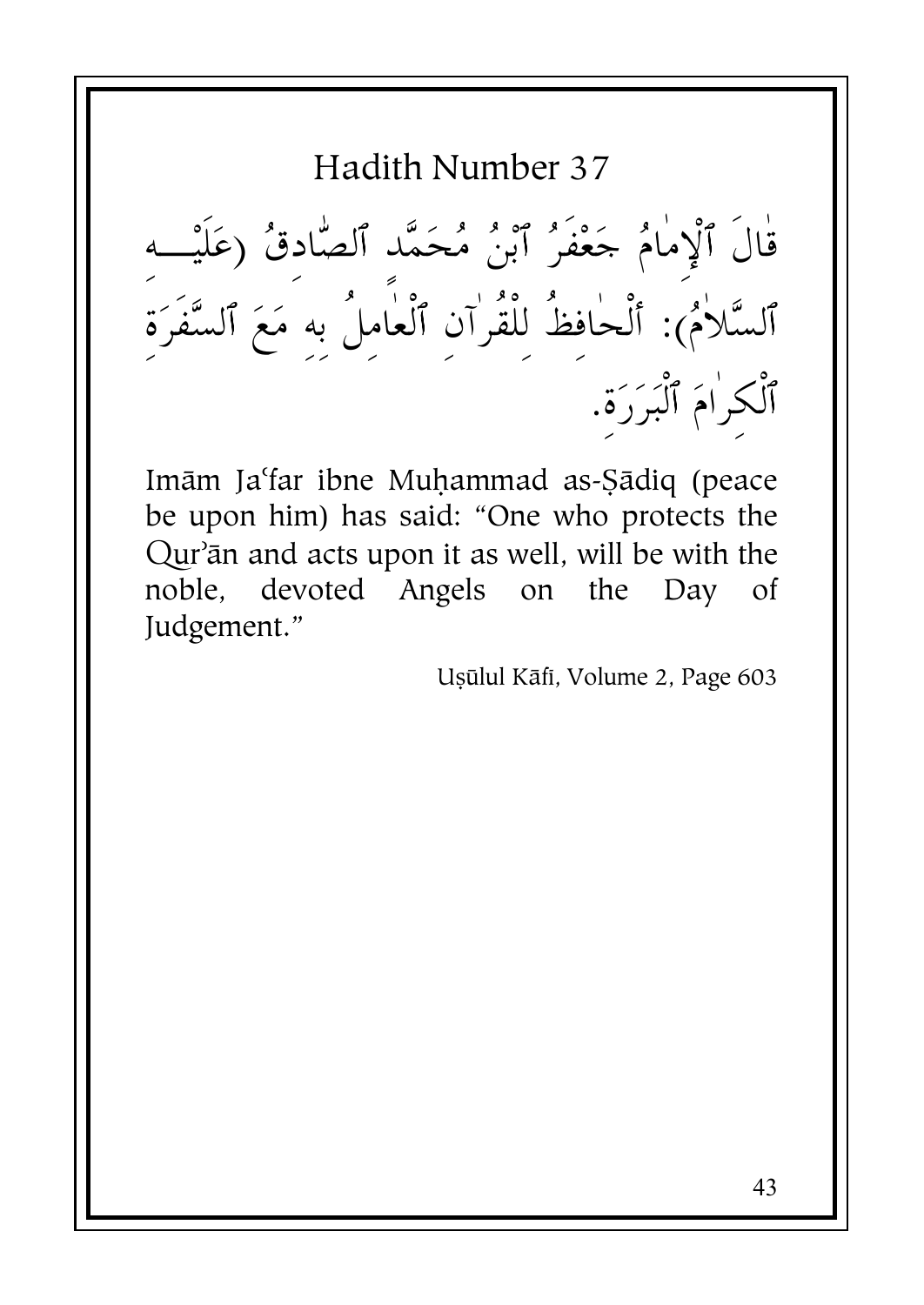قال ٱلْإِمامُ حَعْفُرُ ٱبْنُ مُحَمَّدِ ٱلصَّادِقُ (عَلَيْـــهِ ٱلسَّلاٰمُ): مَنْ قَرَأَ ٱلْقُرٰاَنَ وَ هُوَ شٰابٌ مُـــؤْمنٌ إخْتَلط ٱلقرآن بلحْمهِ وَ دَمِهِ وَ جَعَلَهُ ٱللَّهُ عَـــزَّ .<br>.<br>.  $\int$ وَجَلٍ مَعَ ٱلسَّفرَةِ ٱلكرَامِ ٱلبَرَرَةِ وَ كان ٱلقرآن حَجيزا عَنْهُ يَوْمَ ٱلقيامَةِ.

Imām Ja'far ibne Muḥammad as-Şādiq (peace be upon him) has said: "One who recites the Qur'ān and is a believing youth, the Qur'ān becomes mixed with his flesh and blood, and Allāh - The Noble and Great - will place him with the noble, devoted Angels. In addition, the Qur'ān will act as a barrier (between him and the Hell Fire) on the Day of Judgement."

Thawābul A'māl, Page 226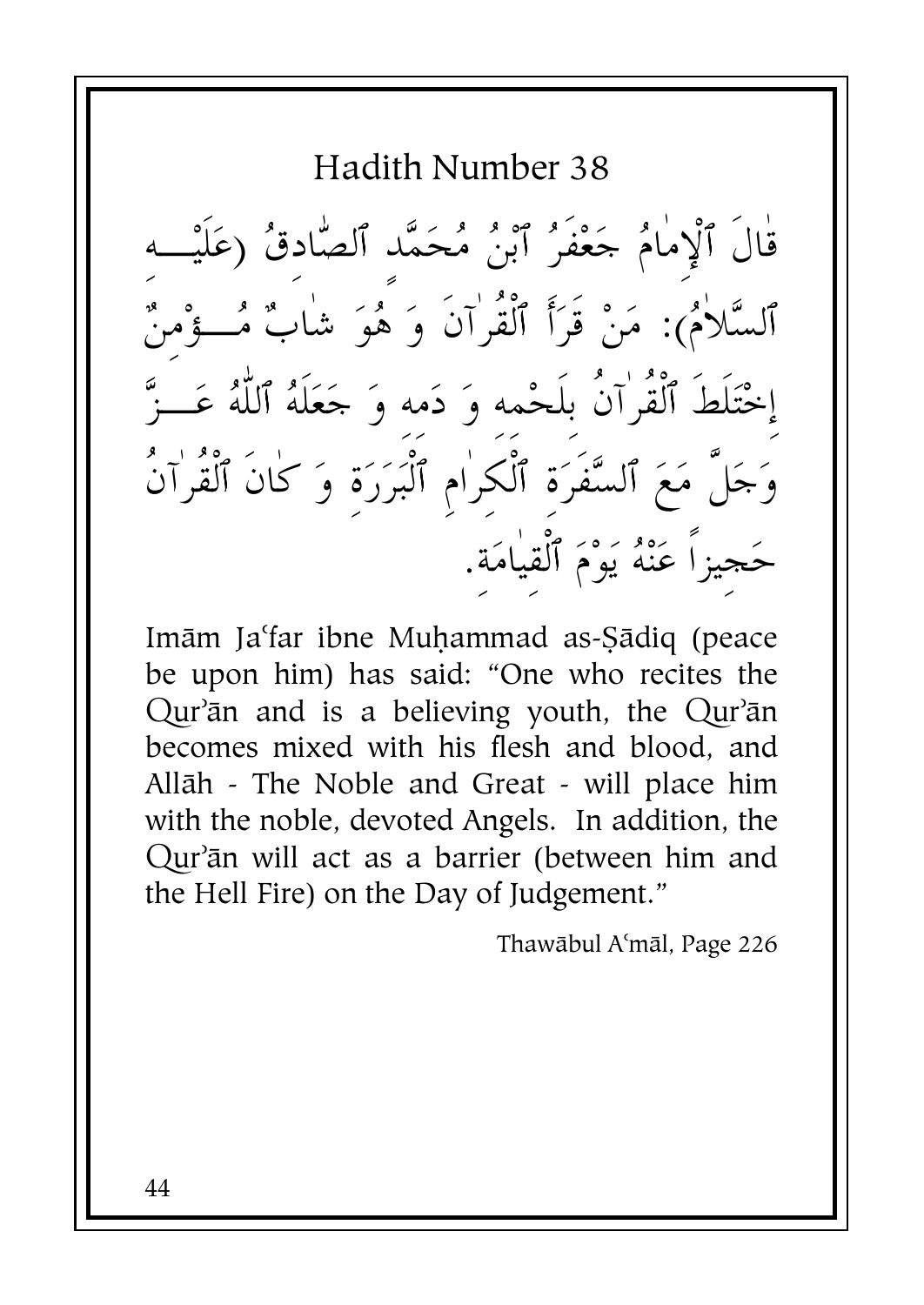Hadith Number 39 قال ٱلْإِمامُ حَعْفُرُ ٱبْنُ مُحَمَّدِ ٱلصَّادِقُ (عَلَيْـــهِ ٱلسَّلامُ): إِن ٱلقرآن لا يُقرَ هَذْرَمَة وَلَكِنْ يُرَتَّل تَرْتيلا فإذا مَرَرْتَ بآيَةٍ فِيها ذِكْرُ ٱلْجَنَّةِ فقــفْ عَنْدَهَا وَسَلِ ٱللَّهَ عَزَّ وَّحَـــلَ (ٱلْحَنَّـــةَ)، وَ إذا مَرَرْتَ بآيَةٍ فيها ذِكْرُ ٱلنَّارِ فقـــفْ عنْـــدَها وَ -تَعَوَّذَهُ بِاللَّهِ مِنَ ٱلنَّارِ.

Imām Ja'far ibne Muhammad as-Sādiq (peace be upon him) has said: "Surely the Qur'ān is not to be read in a rush or very quickly. Rather, it should be recited in slow, measured portions. Whenever you reach a verse which talks about Heaven, then stop (at that verse) and ask from Allāh (the bounties of) Heaven. And whenever you reach a verse which speaks about the Hell, then stop (at that verse) and seek protection from Allāh from the Hell Fire (and the punishment)."

Uşūlul Kāfi, Volume 3, Page 301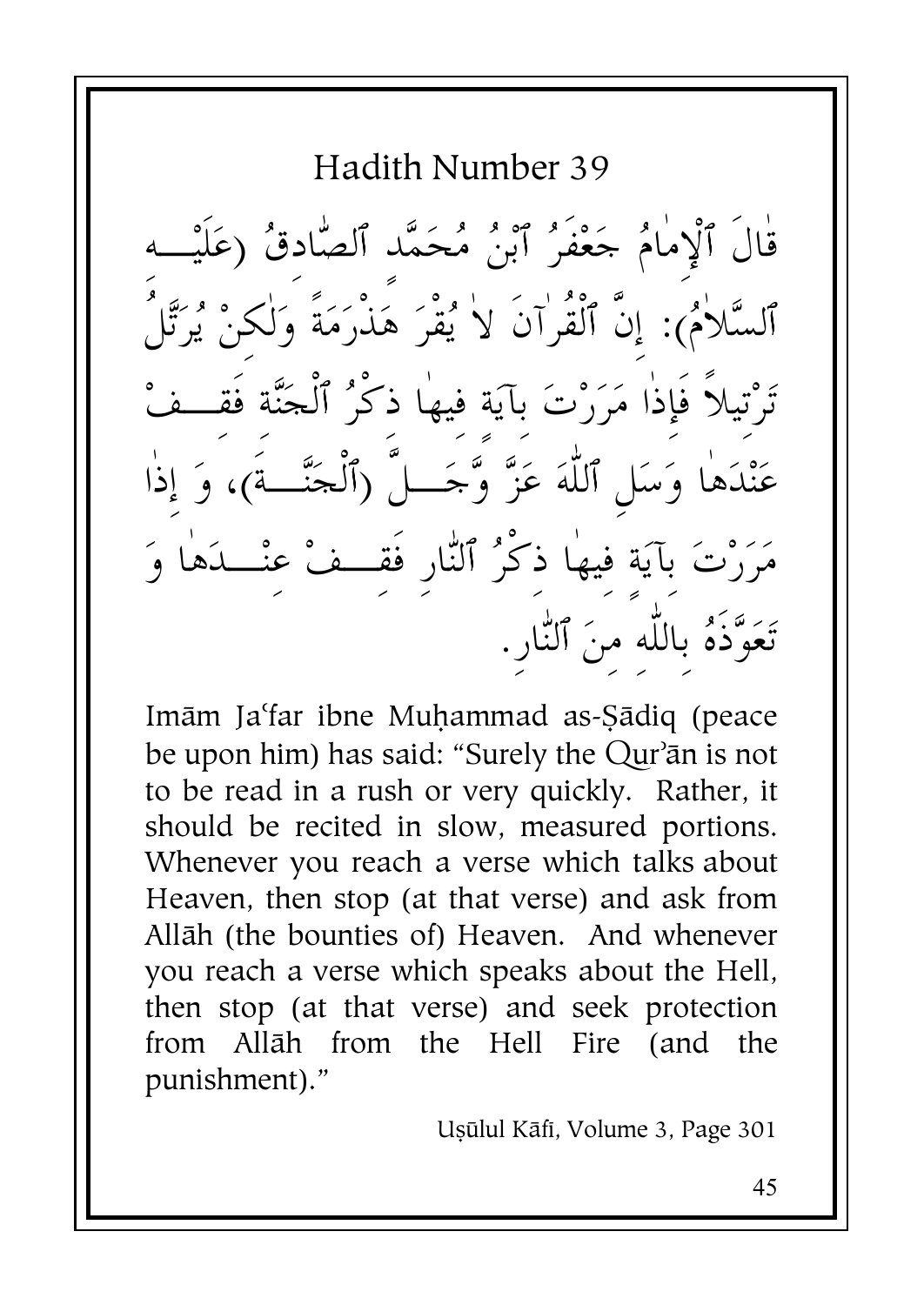Hadith Number 40 قال ٱلْإِمامُ حَعْفُرُ ٱبْنُ مُحَمَّدِ ٱلصَّادِقُ (عَلَيْـــهِ ٱلسَّلامُ): لِيَعْجِـــبَـــنِـــي أن يَكون فِي ٱلبَيْتِ مُصْحِفٌ يَطرُدُ ٱللَّهُ بِهِ ٱلشَّيْطَانِ.

Imām Ja'far ibne Muhammad as-Sādiq (peace be upon him) has said: "I would like to see a Qur'ān in every house so that through this, Allāh would repel the Satan (from that house.)"

Fadhlul Qur'ān, Page 669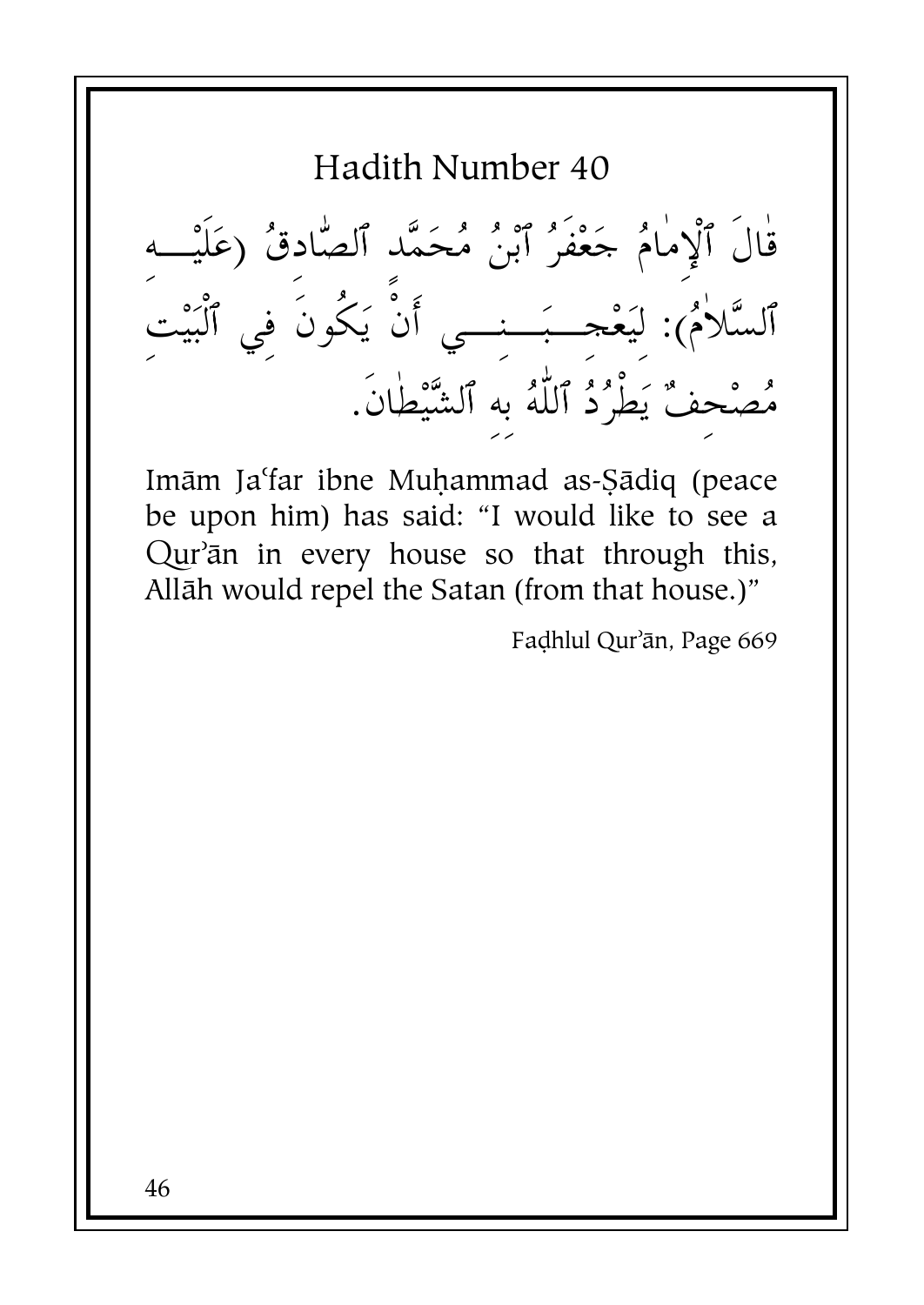Supplication Which Should be Read After Reciting the Noble Qur'an

أَللَّهُمَّ إِنِّي قَدْ قَرَأْتُ ما قَضَيْتَ منْ كتابكَ ٱلَّذِي أَنْزَلْتَهُ عَلَىٰ نَبِيِّكَ صَلَواٰتُكَ عَلَيْهِ وَ آله فَلَكَ ٱلْحَمْدُ رَبَّنٰا. أَللَّهُمَّ ٱجْعَلْهُ مَنْ يَحلُّ حَلالَهُ وَ يُحَرَّمُ حَرَامَهُ وَ يُؤْمِنُ بِمُحْكَمه وَ مُتَشَا وَٱجْعَلْهُ لِي أُنْساً في قَبْري وَ أُنْساً في حَشْري وَٱجْعَلْهُ ممَّنْ يَرْقي بكُلِّ آيَة قَرَأَها دَرَجَةً في أَعْلاً علَّيِّينَ برَحْمَتكَ يٰا أَرْحَمَ ٱلرَّاحمينَ.